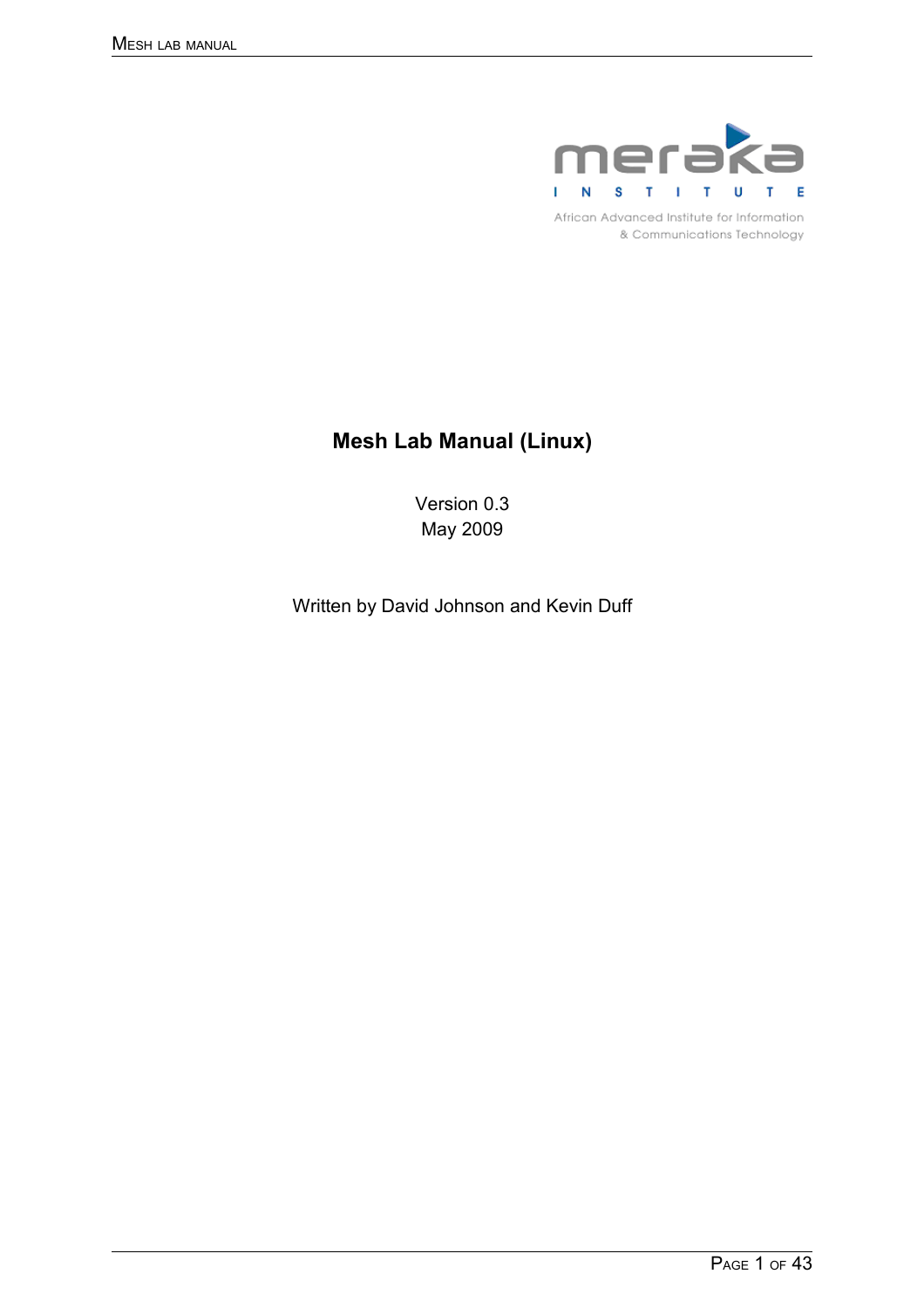# **Table of Contents**

| $\mathbf{2}$ |                                                                 |  |
|--------------|-----------------------------------------------------------------|--|
|              |                                                                 |  |
|              |                                                                 |  |
|              |                                                                 |  |
|              |                                                                 |  |
|              |                                                                 |  |
|              | 5.1.1 The main dhcp configuration file  /etc/dhcp3/dhcpd.conf13 |  |
|              |                                                                 |  |
|              |                                                                 |  |
|              |                                                                 |  |
|              |                                                                 |  |
|              |                                                                 |  |
|              |                                                                 |  |
|              |                                                                 |  |
|              |                                                                 |  |
|              | 10 KEEPING IT CLEAN AND SIMPLE - LINUX HARDCORE23               |  |
|              |                                                                 |  |
|              |                                                                 |  |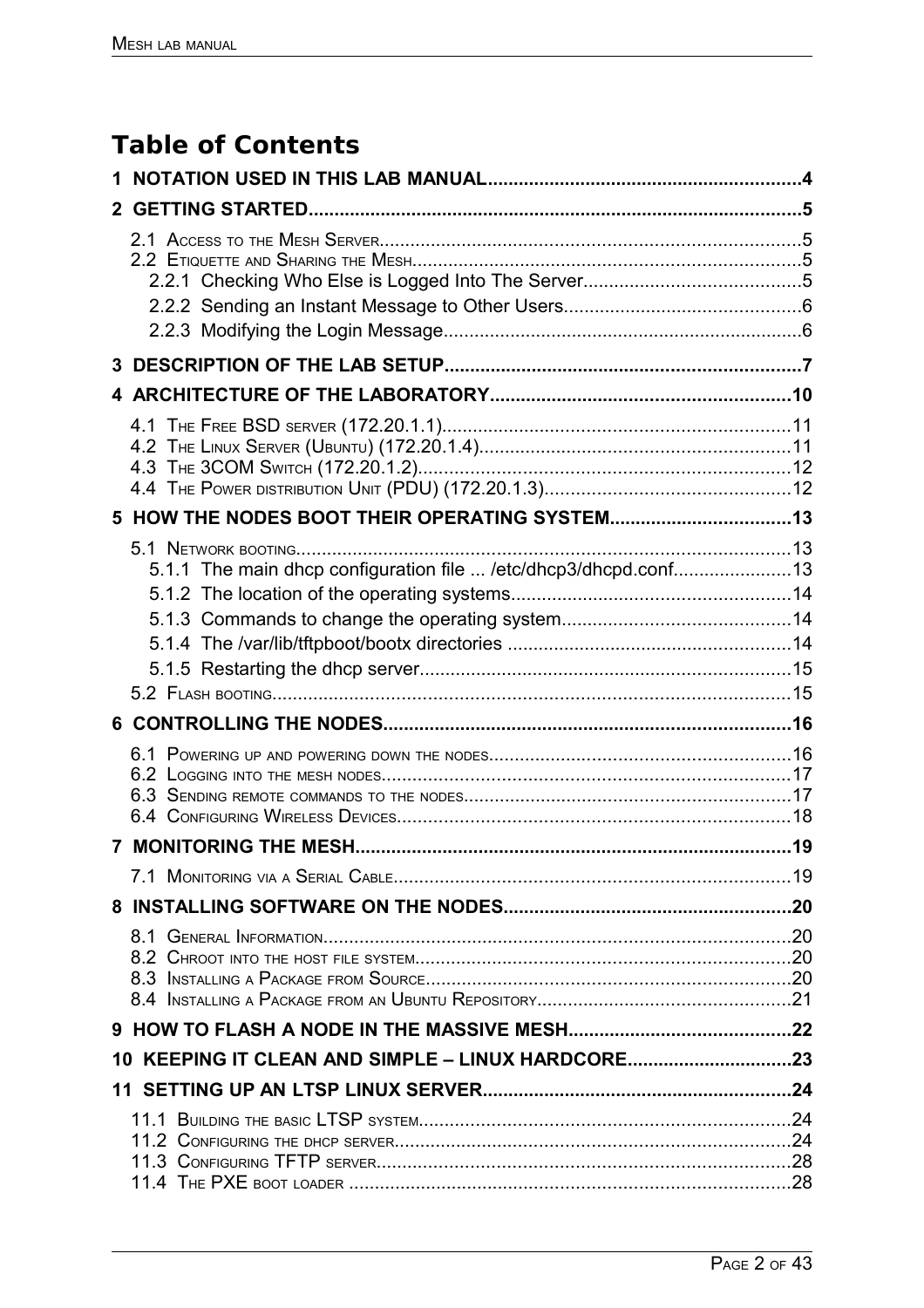| 13.2.1 Hardware Differences between Multi-radio and Single-radio Nodes40 |  |
|--------------------------------------------------------------------------|--|
|                                                                          |  |
|                                                                          |  |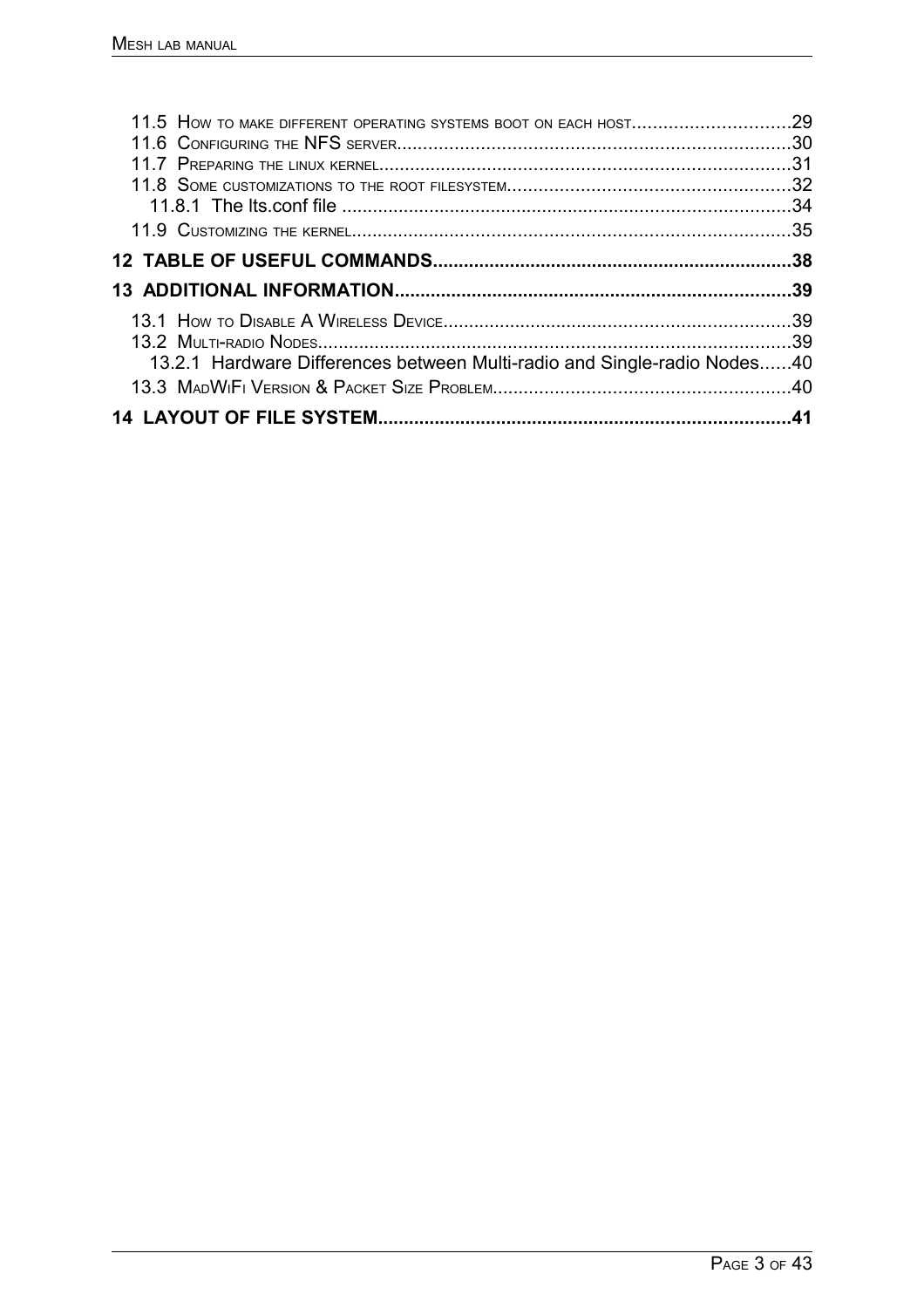# **1 Notation used in this lab manual**

When describing commands the following notation is used

```
command <arg1> <arg2> [arg3]
```
Any argument contained in angular brackets e.g. <arg1> is a compulsory argument Any argument contained in square brackets e.g. [arg3] is an optional argument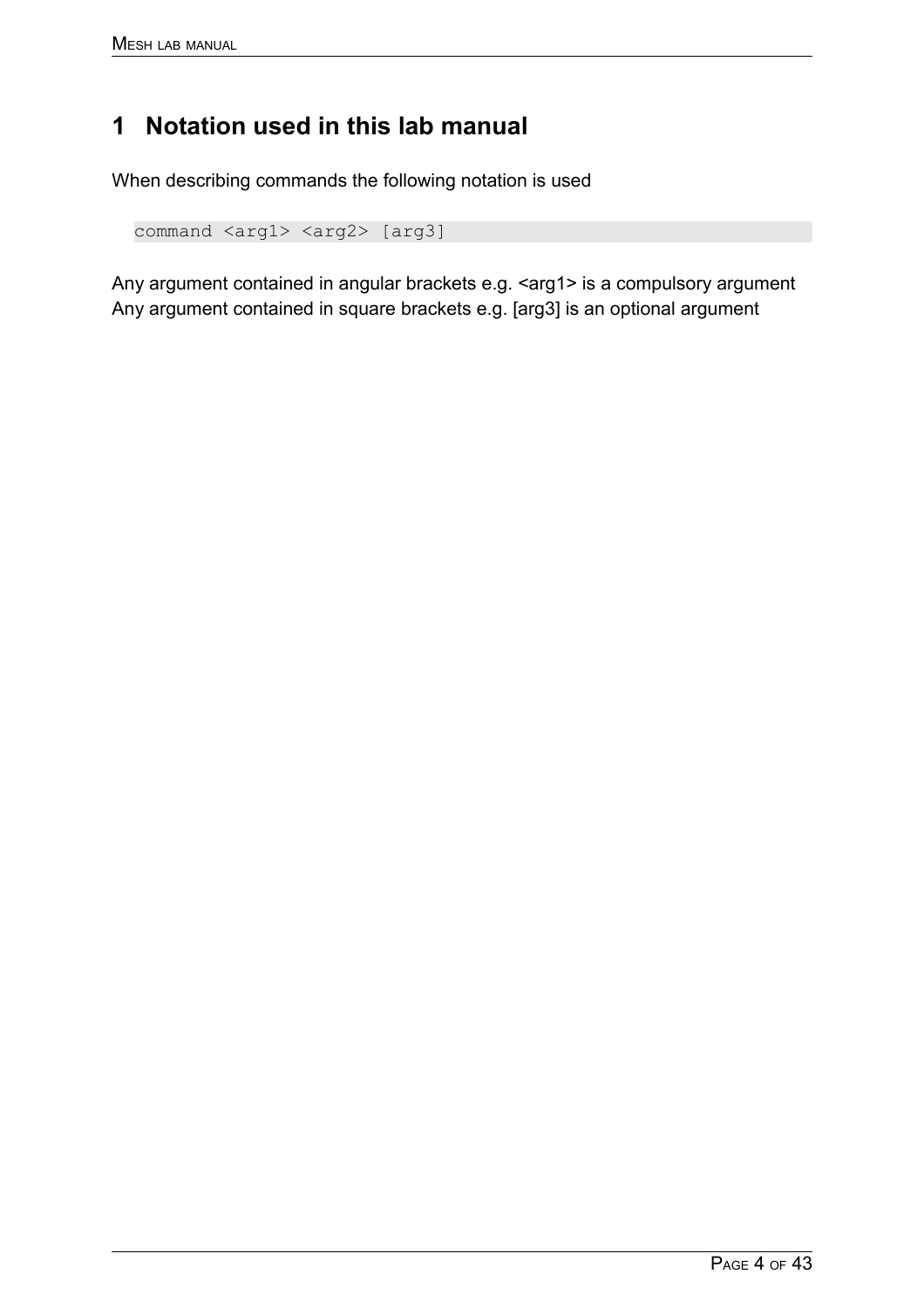# **2 Getting Started**

This section is intended to give you all the information you need to get started and gain access to the lab.

## **2.1 Access to the Mesh Server**

There are two mesh servers, one running Linux and one running Free-BSD The Free-BSD machine has been retired and only acts as an NTP server but can be reactivated as the mesh server at any stage (See Appendix A). See Section [10](#page-9-0) for a description of the architecture of the lab.

You will need to ask the administrators of the mesh lab to create an account for you. Once you have credentials, you can log into the server as follows:

If you are located at Meraka :

Linux meshlab.dhcp server

```
ssh @meshlab.dhcp.meraka.csir.co.za
```

```
Free-BSD meshy.dhcp server
```
ssh *[username](mailto:username@meshy.dhcp.meraka.csir.co.za)* [@meshy.dhcp.meraka.csir.co.za](mailto:username@meshy.dhcp.meraka.csir.co.za)

The Linux and free-BSD mesh servers are not visible from the Internet, nor any network outside of Meraka. If you require remote access you will need to ask the Administrators to set-up a reverse tunnel to your server.

If you are remotely located and a tunnel has been configured for you:

ssh -p 10002 [username@localhost](mailto:username@localhost)

## **2.2 Etiquette and Sharing the Mesh**

Multiple users are able to simultaneously log into the mesh server. Mesh users need to be aware that other people might be running experiments, and that they should be careful not to interrupt those experiments.

Please check the login message, and check who else is logged in, before you do anything rash!

## **2.2.1 Checking Who Else is Logged Into The Server**

To obtain a list of users logged into the Free-BSD Server, just type:

users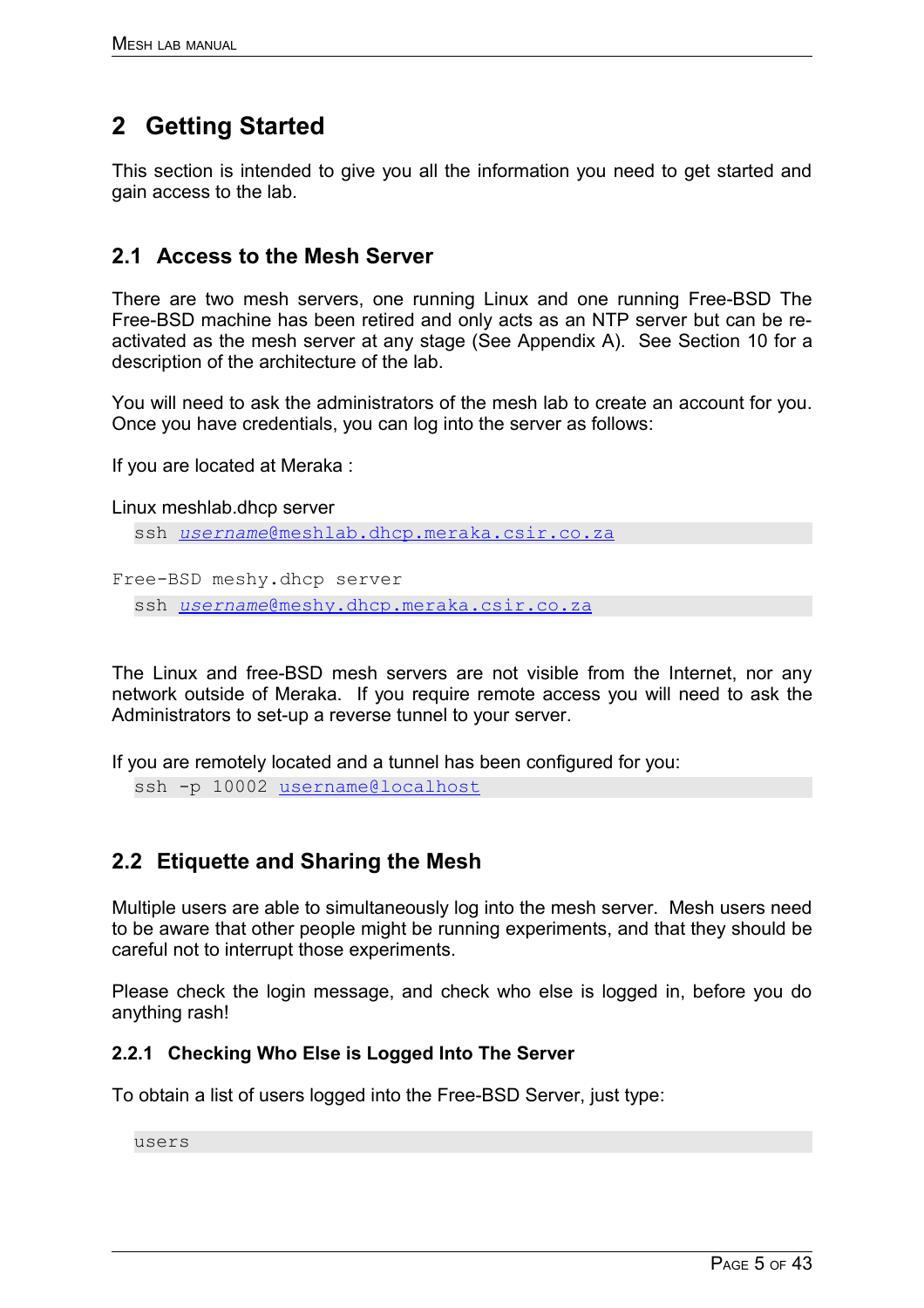## **2.2.2 Sending an Instant Message to Other Users**

You can use the wall command to send a message to every user on a system. General syntax of wall command is as follows:

```
wall
Message
Message
...
....
..
When the message is complete, press Control-D.
```
#### **2.2.3 Modifying the Login Message**

If you are running an experiment over an extended period of hours, you might want to notify anybody who subsequently logs into the server.

For example, you might want to say:

"Kevin Duff will be running experiments from 8h00 to 23h55 on 31/12/08. Please do not interfere with the mesh during this period. My contact details are  [k.duff@somewhere.net](mailto:k.duff@somewhere) and +27-(0)82-123-4567"

Each time a user logs in to a system, the message in the file /etc/motd is displayed. To modify the message:

- 1. Login as root or become root user using su
- 2. Use text editor vi to edit /etc/motd:

# vi /etc/motd

- 3. Edit and save the changes. Next time a user logs in they will see the message.
- 4. Don't forget to remove your message once your experiment is finished!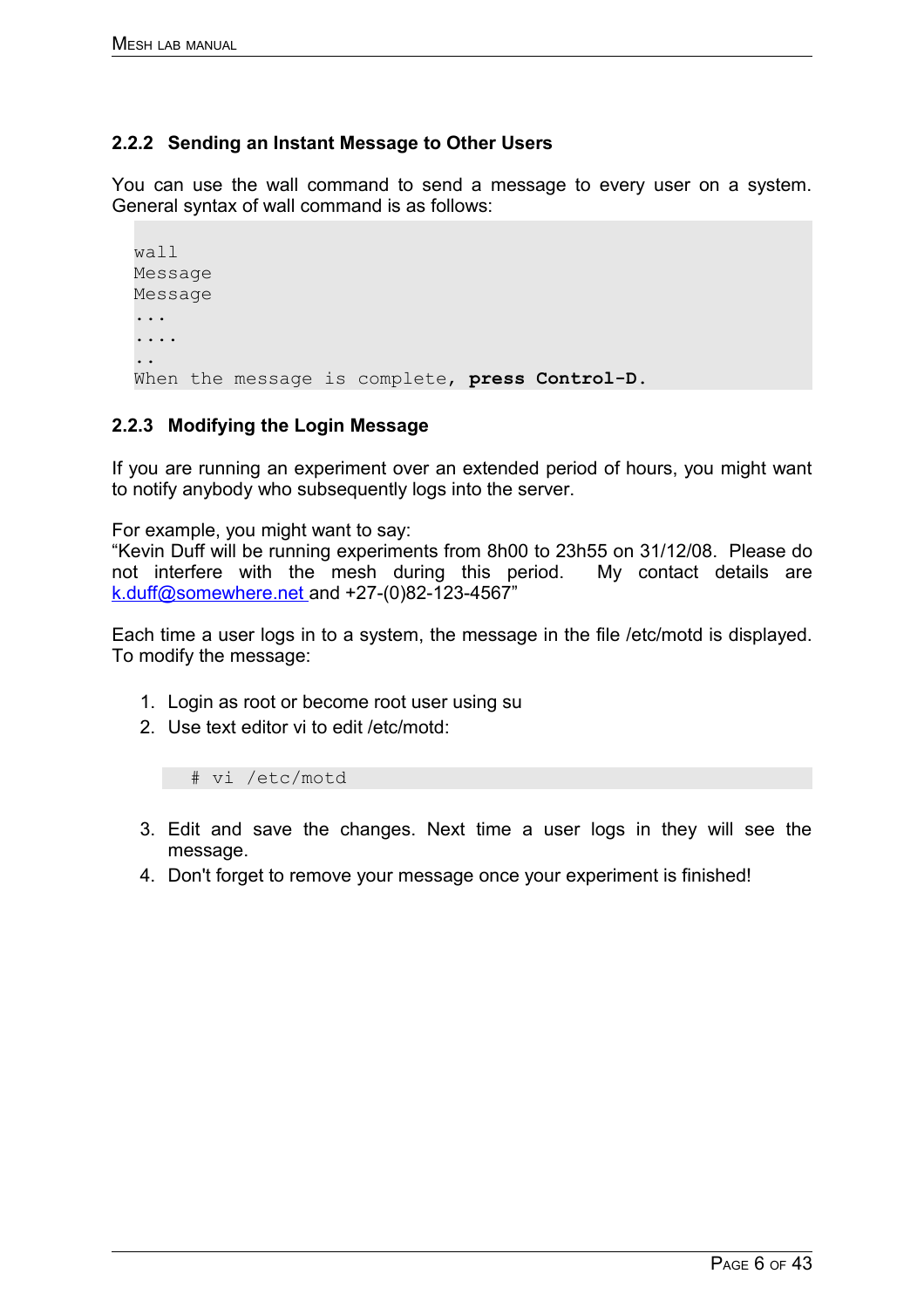# **3 Description of the lab set-up**

<span id="page-6-0"></span>

The mesh test bed consists of a wireless 7x7 grid of 49 nodes, which was built in a 6x12 m room as shown in Figure [2.](#page-7-0) A grid was chosen as the logical topology of the wireless test bed due to its ability to create a fully connected dense mesh network and the possibility of creating a large variety of other topologies by selectively switching on particular nodes.

Each node in the mesh consists of a VIA 800 C3 800MHz motherboard with 128MB of RAM and a Wistron CM9 mini PCI Atheros 5213 based Wi-Fi card with 802.11 a/b/g capability. For future mobility measurements, a Lego Mindstorms robot with a battery powered Soekris motherboard containing an 802.11a (5.8 GHz) WNIC and an 802.11 b/g (2.4 GHz) WNIC shown in Figure [2](#page-7-0) can be used.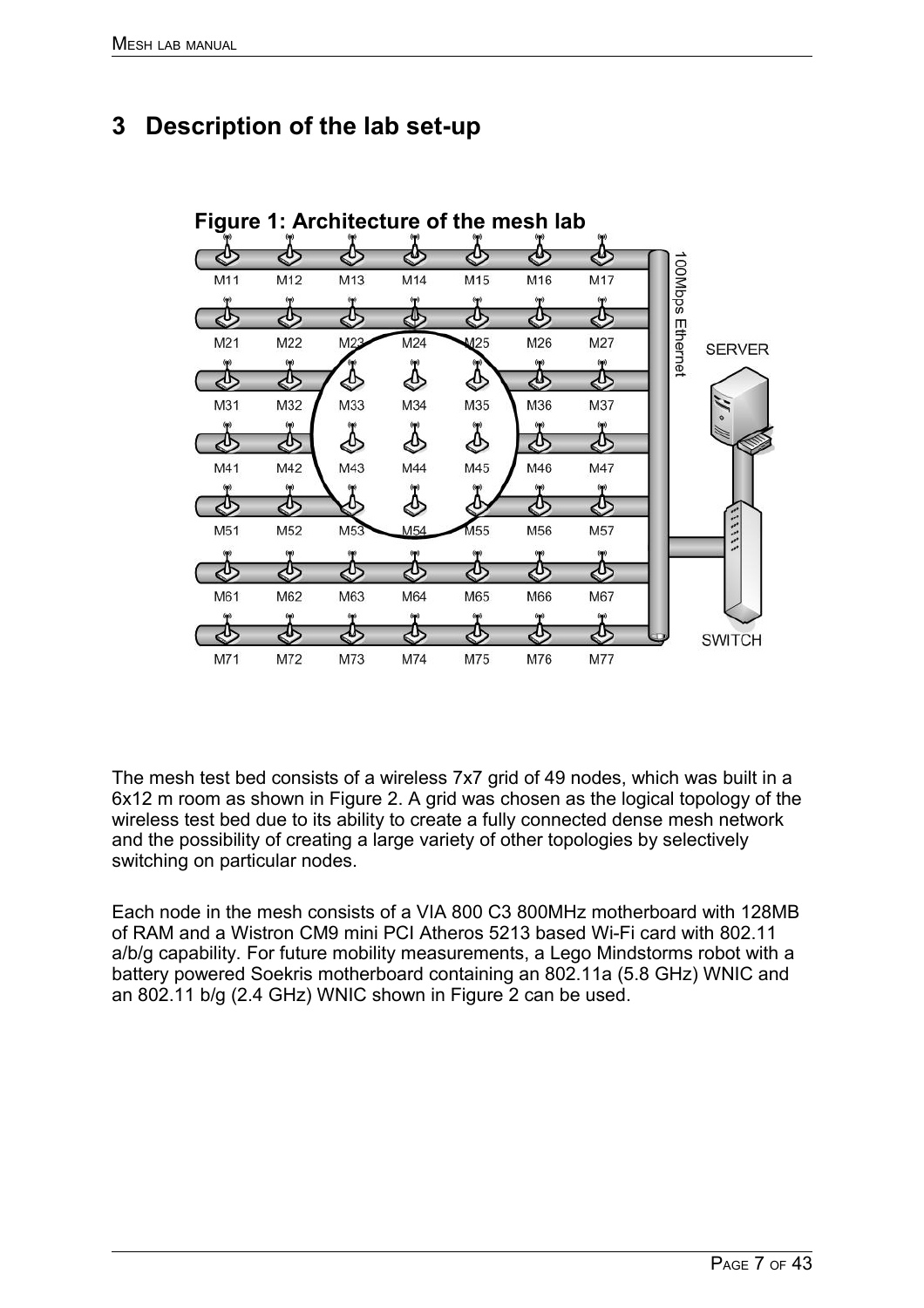

<span id="page-7-0"></span>

Every node was connected to a 100 Mbit back haul Ethernet network through a switch to a central server, as shown in Figure [1.](#page-6-0) This allows nodes to use a combination of a Pre-boot Execution Environment (PXE), built into most BIOS firmware, to boot the kernel and a Network File System (NFS) to load the file system.

The physical constraints of the room, with the shortest length being 7m, means that the grid spacing needs to be about 800 mm to comfortably fit all the PC's within the room dimensions. At each node, an antenna with 5 dBi gain is connected to the wireless network adapter via a 30 dB attenuator. This introduces a path loss of 60 dB between the sending node and the receiving node. Reducing the radio signal to force a multi hop environment, is the core to the success of this wireless grid.

The wireless NICs that are used in this grid have a wide range of options that can be configured:

- Power level range: The output power level can be set from 0 dBm up to 19 dBm.
- Protocol modes: 802.11g and 802.11b modes are available in the 2.4 GHz range and 802.11a modes are available in the 5 GHz range
- Sending rates: 802.11b allows the sending rate to be set between 1 Mbps and 11 Mbps and 802.11g allows between 6 Mbps and 54 Mbps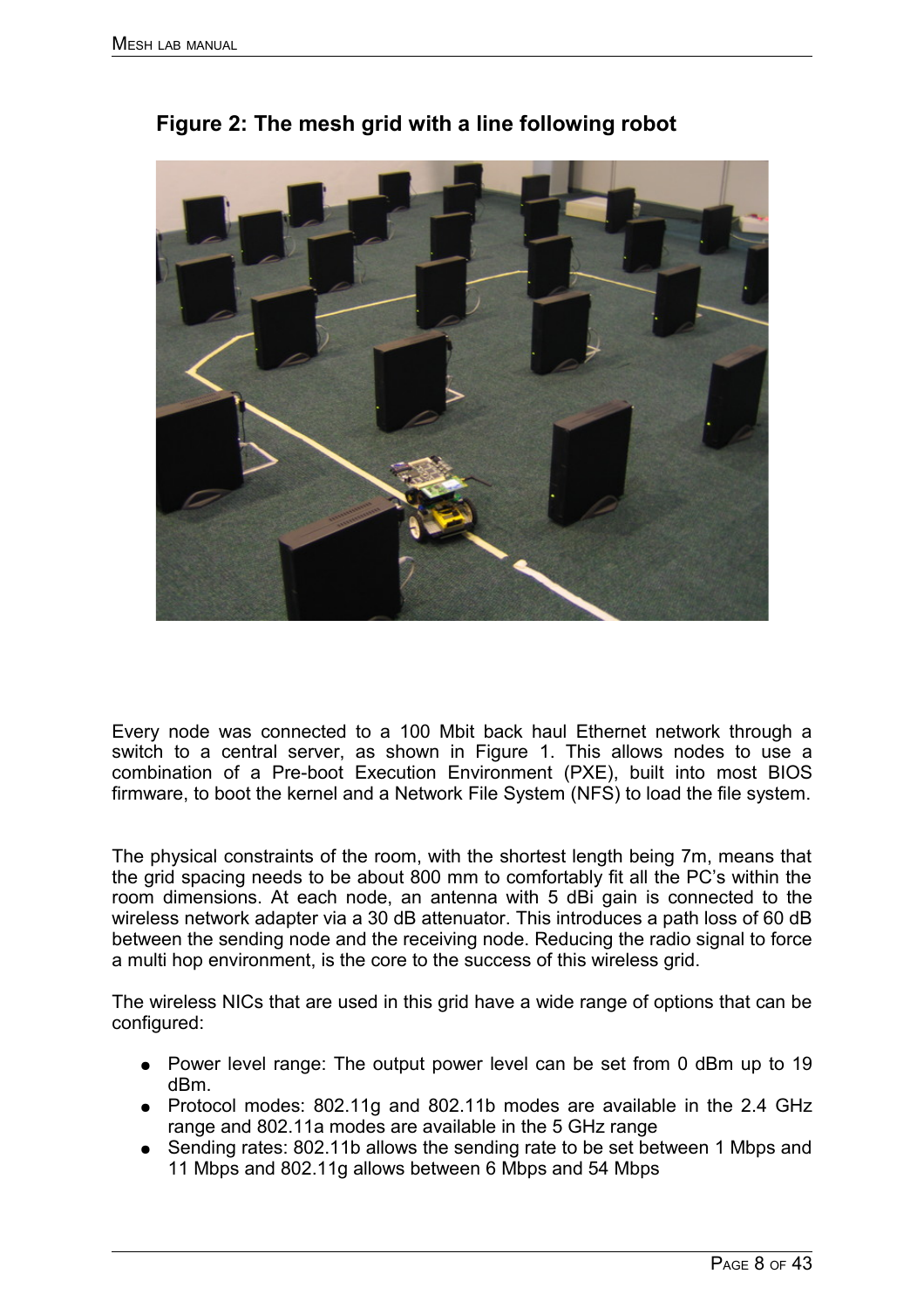This network was operated at 2.4 GHz due to the availability of antennas and attenuators at that frequency, but in future the laboratory will be migrated to the 5 GHz range, which has many more available channels with a far lower probability of being affected by interference.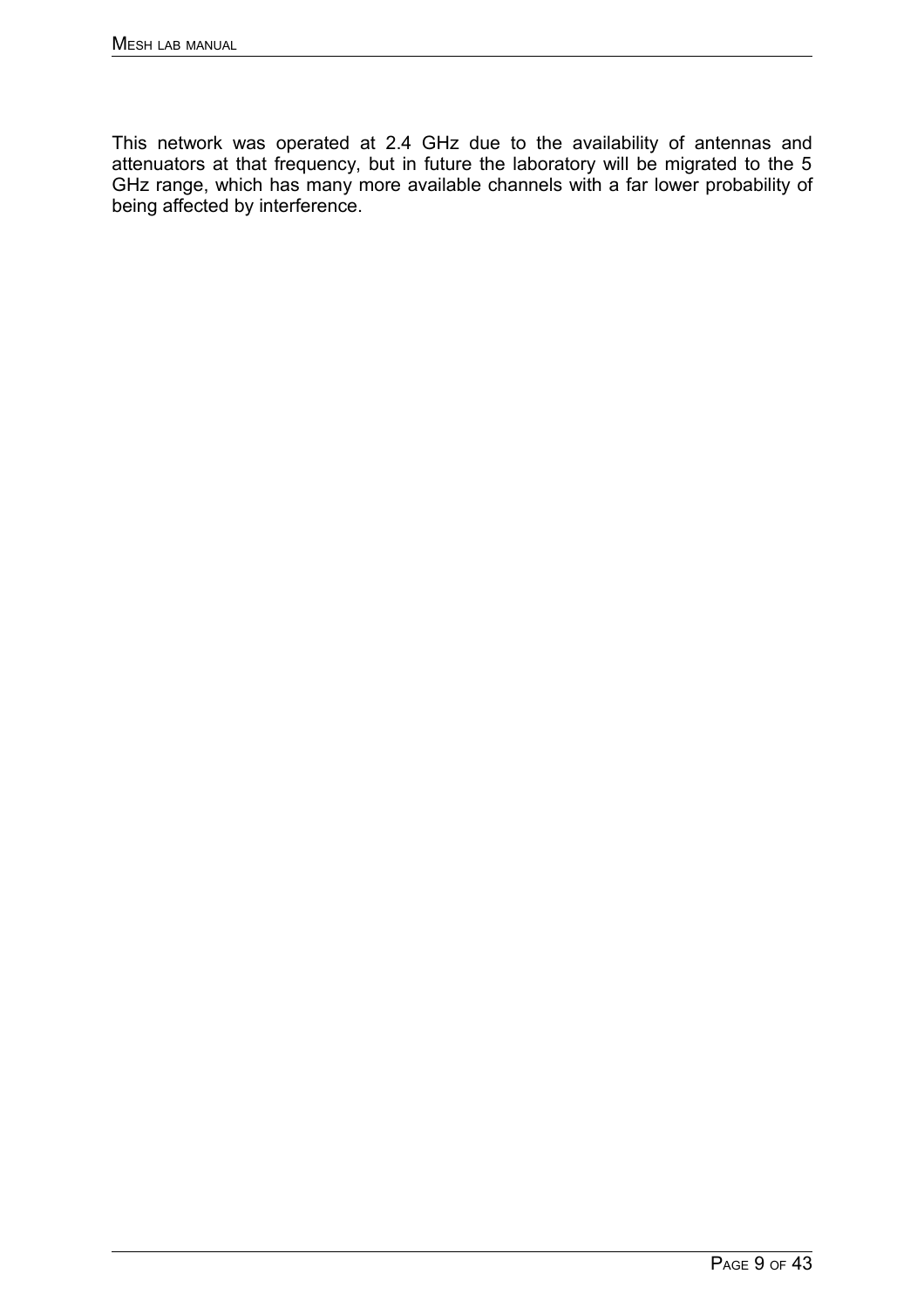# <span id="page-9-0"></span>**4 Architecture of the laboratory**

There are currently 2 servers in the lab which are connected to the grid. The first server, *meshy*, which runs Free-BSD is the original server which held all the operating systems for all the nodes and has now been retired. The second server, *meshlab,* now contains an *Ubuntu hardy* operating system as well as a very small minimal Linux OS nicknamed *hardcore linux. The* Linux server also hosts some of the monitoring and visualisation software to allow users to monitor the status of each node and their connectivity with other nodes.

The network structure is shown in figure [3:](#page-9-1) It is organised such that the last octet of the IP address is the same as the xy grid position.



## <span id="page-9-1"></span>**Figure 3: IP layout of the mesh lab**

The IP address of the Free-BSD server (meshy.dhcp) mesh side interface is 172.20.1.1 and the Linux server (meshlab.dhcp.) mesh side interface is 172.20.1.4. There is also a switch at IP address 172.20.1.2 which can be managed using Telnet and a Power Distribution Unit (PDU) at 172.20.1.3 which can also be managed using Telnet.

Most of the software for the mesh lab is in the form of perl or shell scripts which have been written to simplify the process of controlling nodes in the lab or carrying out measurements in the lab. All the commands discussed in this manual are in the form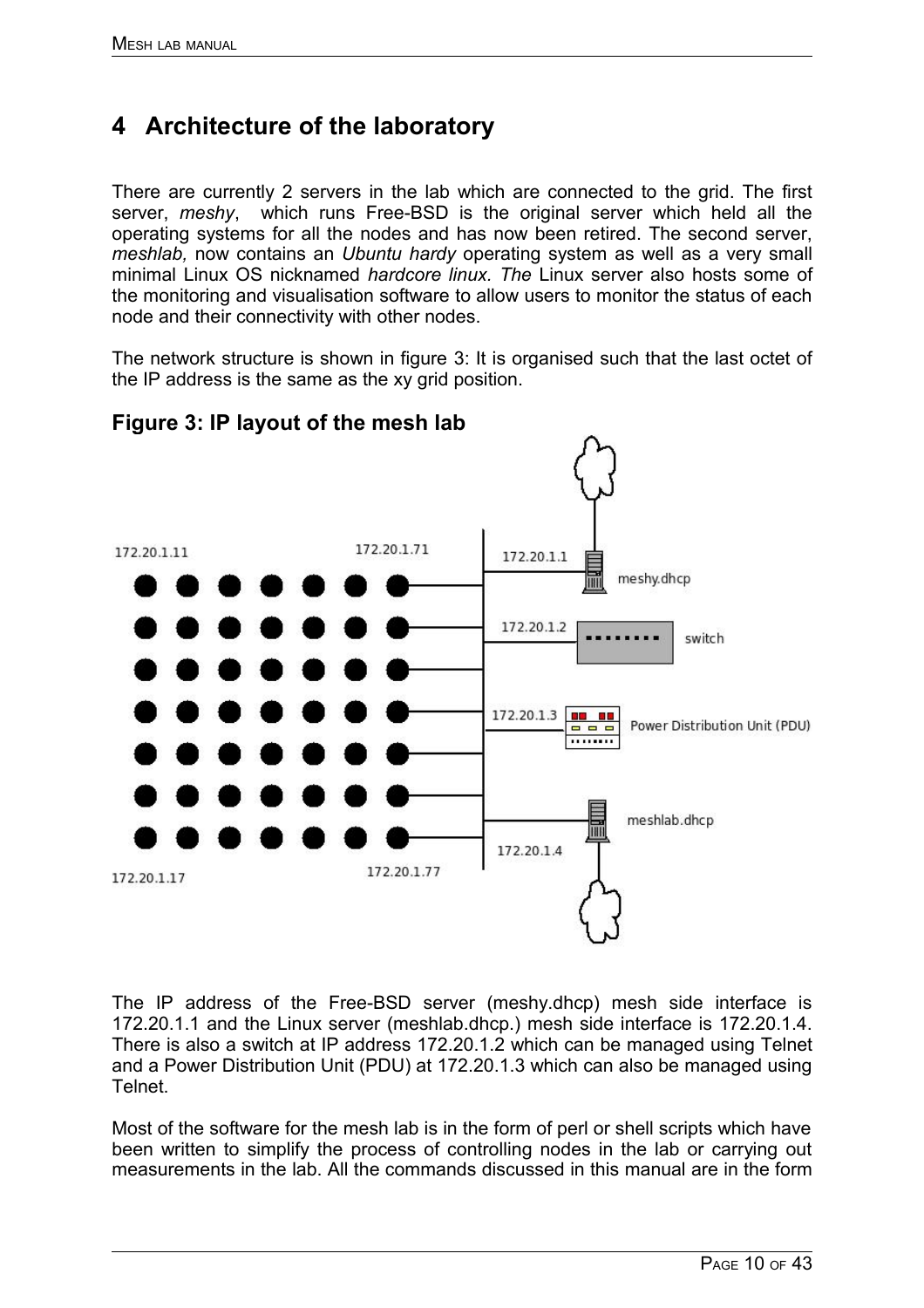of such scripts and they can be examined by browsing the /home/djohnson/bin directory.

## **4.1 The Free BSD server (172.20.1.1)**

Name: meshy,dhcp.meraka.csir.co.za

This server hosts:

- **Disabled** DHCP server which nodes use to allocate an IP address based on a lookup table which maps MAC addresses of the NIC's to an IP address
- **Disabled** TFTP server with PXE boot-loaders which nodes in the grid boot off to start the node's operating systems
- **Disabled** NFS server which mounts a number of operating systems in the /export directory such as Ubuntu Linux and freebsd operating systems. These can be booted by each node in the grid.
- **Enabled** NTP time server to synchronize the nodes date and time

### *To re-enable the services on this server see Appendix A – Note you should never enable the same services on both servers.*

This machine has two network interfaces

Interface 1 (connected to Meraka Intranet): meshy.dhcp.meraka.csir.co.za Interface 2 (connected to the indoor mesh): 172.20.1.1

root password: none To become root just type

su

When it asks for a Password just press [Enter]

# **4.2 The Linux Server (Ubuntu) (172.20.1.4)**

Name: meshlab.dhcp.meraka.csir.co.za

The Ubuntu partition on the server hosts:

- Ubuntu LTSP system which includes
	- DHCP server which nodes use to allocate an IP address based on a lookup table which maps MAC addresses of the NIC's to an IP address
	- o TFTP server with PXE boot-loaders which nodes in the grid boot off to start the node's operating systems
	- NFS server which mounts a number of operating systems in the /export directory including Ubuntu hardy and a minimal Linux system which fits on 128M of flash
- Visualization software from University of Hungary
- Network monitoring software from University of Hungary
- A scratchbox environment for compiling code for OpenWRT running on the Linksys WRT54G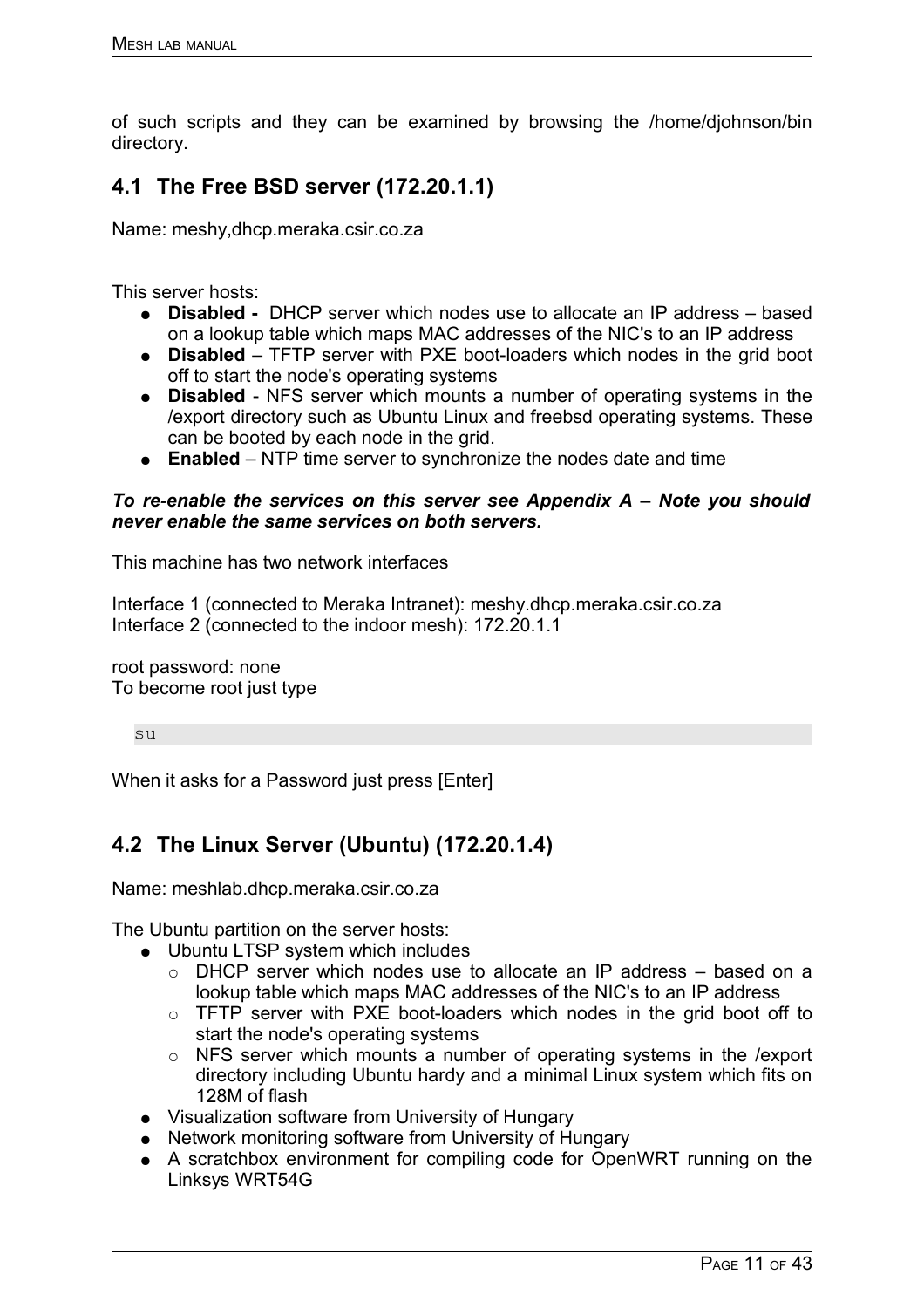The Fedora partition on the server hosts:

- ns2 network simulator
- omnet++ network simulator
- nctuns network simulator

This machine has two interfaces

Interface 1 (connected to Meraka Intranet): meshlab.dhcp.meraka.csir.co.za Interface 2 (connected to the indoor mesh): 172.20.1.2

root password on both Ubuntu and Fedora: Coin#123

## **4.3 The 3COM Switch (172.20.1.2)**

This switch can be administered using a Telnet session

Telnet 172.20.1.255 user: manager pass: manager

## **4.4 The Power distribution Unit (PDU) (172.20.1.3)**

The PDU is used to power down and power up rows of mesh nodes in order to recover from serious lock-ups. There are 7 rows and each row consists of nodes in the IP address range 172.20.1.*rx* where *r* is the row and *x* is a number from 1 to 7.

The PDU can be managed using a Telnet session

```
Telnet 172.20.1.3
user: apc
pass: apc
```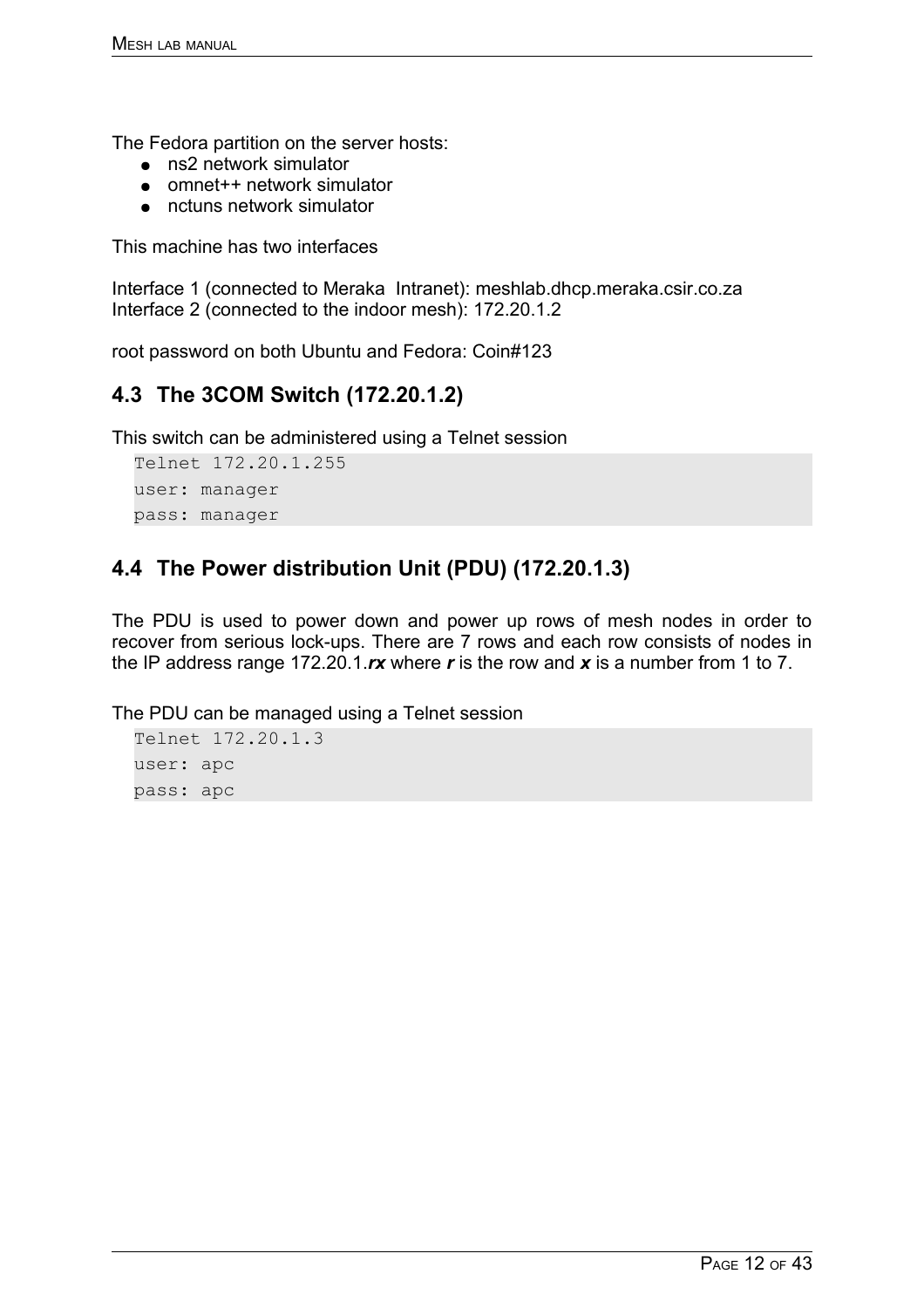# **5 How the nodes boot their operating system**

The nodes are only equipped with 128M of flash memory and 256M of ram and can either boot their operating system of the flash memory or using their built in network interface.

## **5.1 Network booting**

This is the default boot mode of the nodes. The Bios has been set-up so that when a node starts it will automatically try to boot off the network card first and then try to boot off the flash card if the network boot fails.

Here are the steps during the boot process

- 1. Node in the mesh issues a DHCP request with PXE extension flags to get an IP address and the IP address of the boot server
- 2. DHCP Server replies with IP address for node (we have created a mapping of LAN MAC addresses to IP addresses in the DHCP table to ensure that the same IP address is always handed out based on position in the gird)
- 3. Boot server which happens to be the same as the DHCP in our case (meshlab.dhcp) replies to the node with the Boot server IP address.
- 4. Node then request the filename of the network bootstrap program and issues a special DHCP request called a Boot Image Negotiation Layer (BINL) request
- 5. Boot server replies with a filename of the network bootstrap program to understand where this filename is set – see file /etc/dhcp3/dhcpd.conf on meshlab.dhcp
	- 1. In the case of booting a Free-BSD node this has been set to /var/lib/tftpboot/bootx/pxeboot
	- 2. In the case of booting a Linux node this has been set to /var/lib/tftpboot/bootx/pxelinux.0
- 6. Node requests bootstrap program from server via TFTP
- 7. Boot program sends network boot program to PC via TFTP
- 8. Node stores network bootstrap program in memory. Node executes bootstrap program and it can now download further files it may need from the server and the whole boot process then begins ... fetching the kernel etc.

There are some important files to understand should you wish to change the operating system that you want to boot.

## **5.1.1 The main dhcp configuration file ... /etc/dhcp3/dhcpd.conf**

If you want to add a new operating system that the nodes can boot or you want to change the location of an existing operating system on the server then you need to edit this file. Look for the sections called class. Each of this classes specify the pxeboot program as well as the root path of the operating system. If you want to create a new operating system for the nodes. Just copy and paste the whole class section of another operating system and only make changes to the class name, the filename of the pxeboot program (shouldn't need to change this) and the option rootpath entry. You will then need to copy your new operating system into a folder in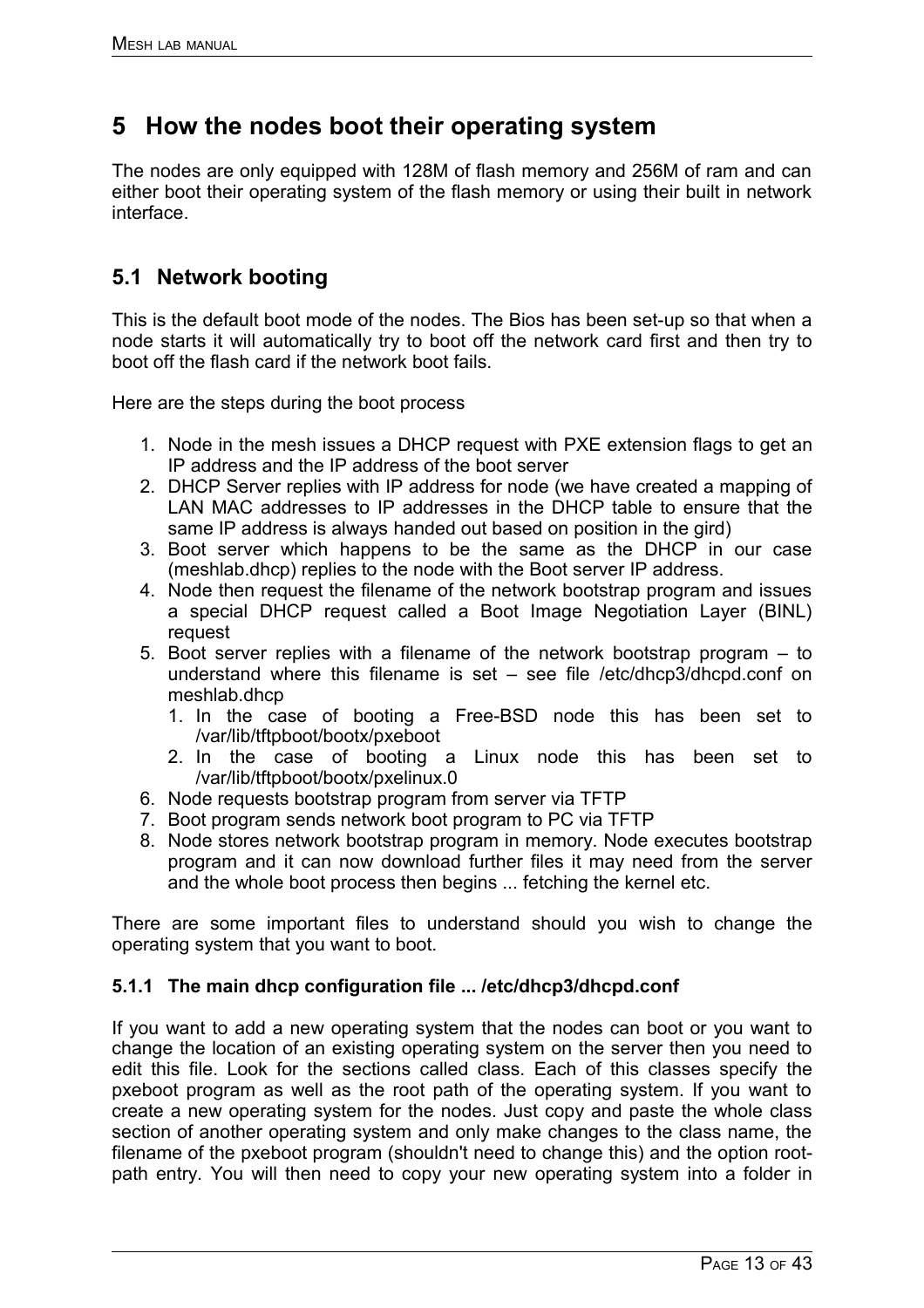/export and create a new boot folder in /var/lib/tftpboot to contain the boot-loader , kernel and ram-disk.

### **5.1.2 The location of the operating systems**

The operating systems on the meshy server are all stored in the /export directory. The following operating systems are installed

- 1. /export/linux-hardcore ... A customized 2.6 linux developed by Elektra and David with a very bare bones Linux making use of busybox ... small enough to fit into flash
- 2. /export/linux/ubuntu-hardy … Ubuntu hardy LTS release to 2012
- 3. /export/linux/ubuntu-hardy-click … Ubuntu hardy with kernel modification to work with MIT Click in kernel mode
- 4. /export/freebsd-6-stable ... Free-BSD stable version
- 5. /export/freebsd-7-stable ... Free-BSD current unstable release

### <span id="page-13-0"></span>**5.1.3 Commands to change the operating system**

There is a script which automates a lot of the changes needed in the dhcp config files called **mk-dhcp-classes.** This command is used to change the operating system that is booted on each node. It can be used to change the booted operating system on selection of nodes or on all the nodes.

The syntax for **mk-dhcp-classes** is:

```
mk-dhcp-classes [-d <default class>] <range> <class> ...
- The default class is fbsd6
- range is in the form: x1y1-x2y2
- current available classes: fbsd6-ndis, fbsd6, fbsd7,
linux-dapper, linux-gutsy, linux-nfs, linux-hardcore
```
**Example 1:** Half the grid (rows 1-3) runs fbsd6 FreeBSD and half the gird (rows 4-7) runs ubuntu-hardy linux

mk-dhcp-classes 11-37 fbsd6 41-77 linux-hardy

**Example 2:** The whole grid runs fbsd7 FreeBSD except for node 71 which runs hardcore linux

mk-dhcp-classes -f fbsd7 71 linux-hardcore

### **5.1.4 The /var/lib/tftpboot/bootx directories**

If you change the version of linux you are booting from a previous boot with the mkdhcp-classes program, you will notice that each class points to a different directory for the boot-loader. The tftp server specifies that the root of the boot-loader is in */var/ lib/tftpboot* and the class entry says which folder the boot-loader is found in. for example ubuntu-hardy is in */boot1/pxelinux.0.*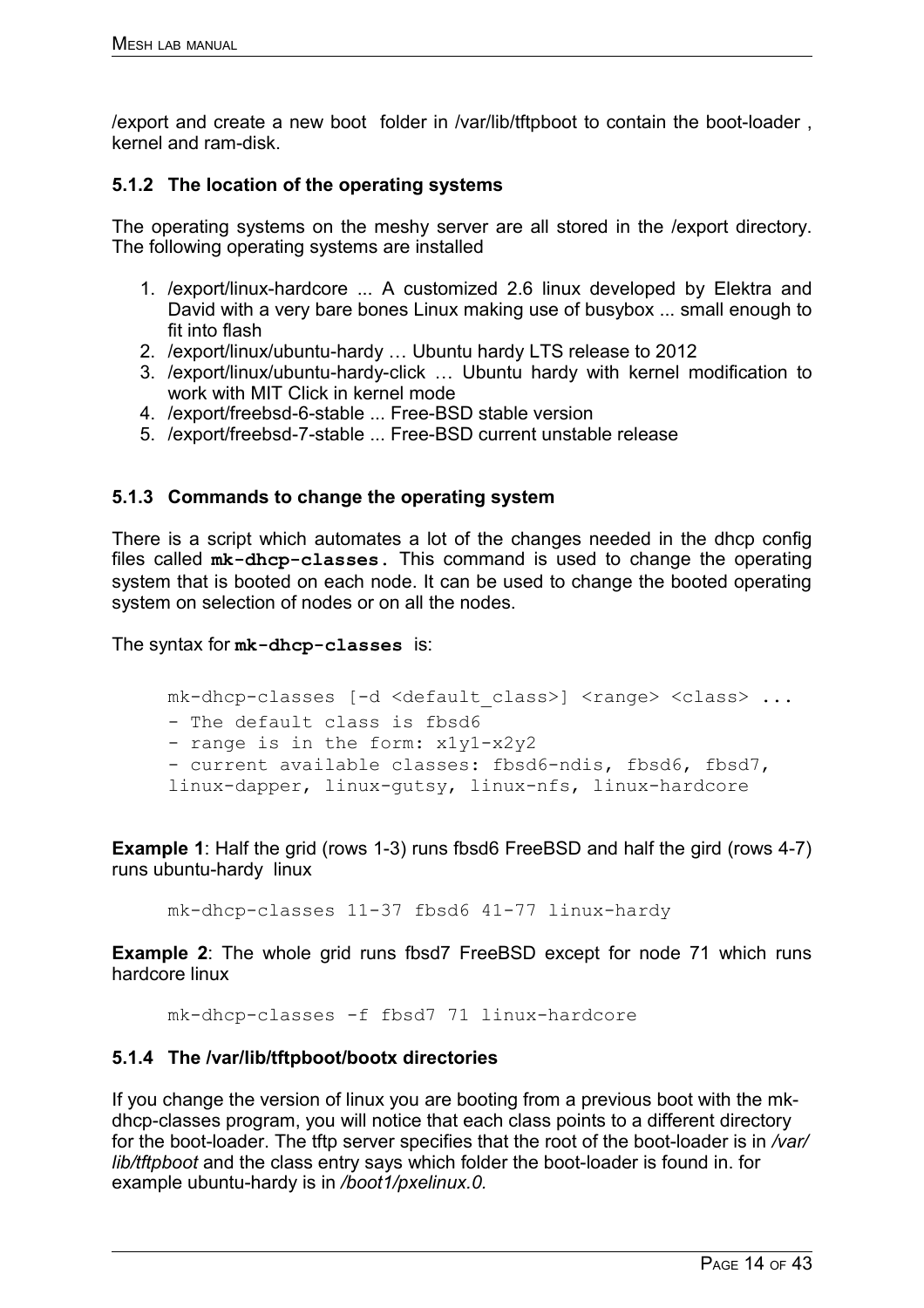## **5.1.5 Restarting the dhcp server**

Once you have followed all these steps to change the operating system which the nodes boot, you will want to restart the dhcp server for the changes to take effect.

```
/etc/init.d/dhcp3-server restart
```
## **5.2 Flash booting**

In order to boot off the flash disk – the simplest method is to disable the dhcp server so that the PXE boot-loader gets no IP addresses leases from the server. Do do this simply run the command

```
/etc/init.d/dhcp3-server stop
```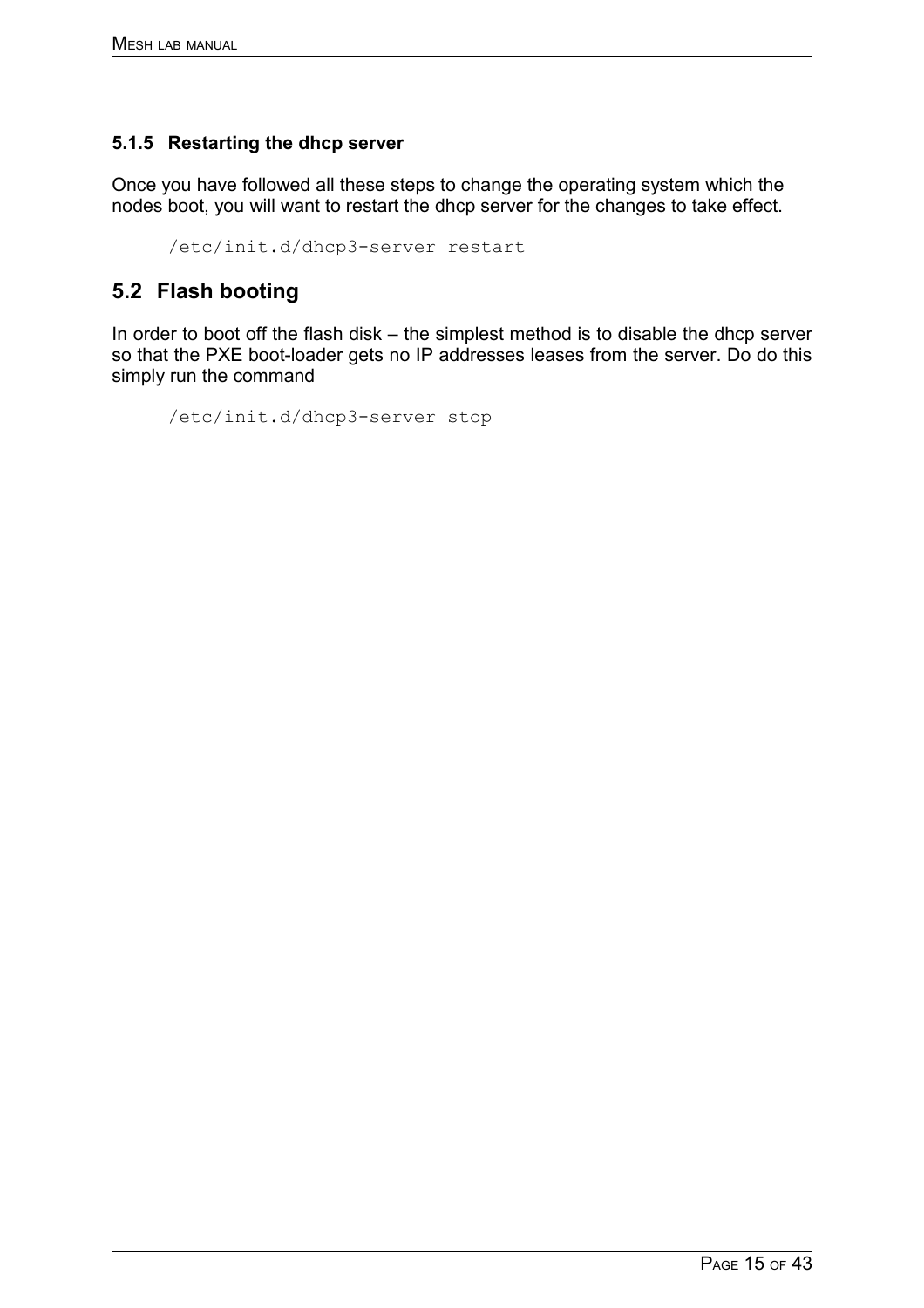# **6 Controlling the nodes**

Once the nodes have been booted, there are a number of useful commands that are able to control the nodes from the server.

## **6.1 Powering up and powering down the nodes**

As described in the architecture of the lab, the nodes are powered up via a relay bank which is able to switch on columns of nodes , where each column consists of 7 nodes. The relay bank is attached via Ethernet to the central and is controlled by a piece of software called *meshpower*

The syntax for meshpower is:

meshpower status meshpower <br/>bank|all> <on|off> [time(s)]

If the **status** option is used then the command will return the current status of the relay bank reporting which banks are on and which banks are off, with an output that looks as follows:

Power: "On On On On On On On Off "

If the <bank|all> <on|off> [time(s)] options are used then the following occurs

Argument 1: Either a number from **1 to 7** which represents a bank or column in the grid is specified or the term **all** is used. Using a number from 1 to 7 will switch on or off that specific column. Using the term **all** will switch on of off all columns in the grid in sequential order from bank 1 to bank 7.

Argument 2: **on** or **off** is specified depending whether you want to turn a bank or column on of off.

Argument 3: A delay time in seconds can be specified. This is the time interval between adjacent banks being turned on or off. If no argument is given, the default delay time is 10 seconds. Specifying longer delay intervals is often needed to prevent the server being overwhelmed by too many dhcp requests or too many nfs (network file system) mounts at the same time.

Some examples of using this command are

#### **example1**:

meshpower 2 off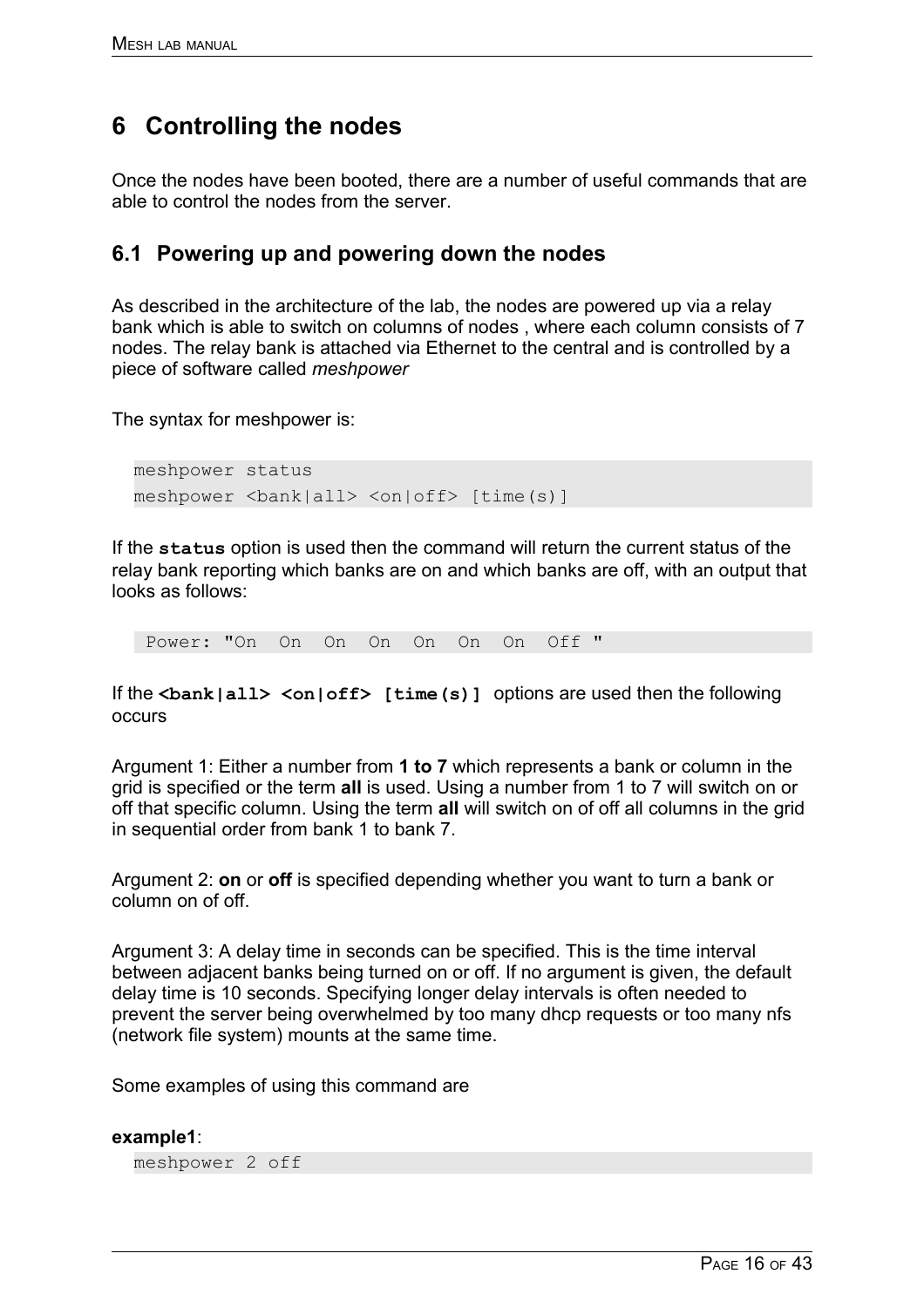turns off bank 2.

### **example2**:

meshpower all on 30

turns on all banks with a 30 second interval between rows switching on

## **6.2 Logging into the mesh nodes**

Once the nodes are powered up and their operating systems are booted, they usually usually start two important services: **ssh server** to allow you to login to the nodes using a secure shell and **nc** to allow you to send remote commands to the nodes.

To login to a particular node at a specific xy coordinate use the following command

ssh [root@172.20.1.xy](mailto:root@172.20.1.xy)

a short hand script has also been created which allows you to abbreviate this to

msh <xy>

So to log into a node at position 3,3 you would use the command

msh 33

You will then be logged into the node and can issue any Unix command at the command line which will be executed on that node.

## **6.3 Sending remote commands to the nodes**

There are often times where you may want to execute the same command on many nodes at once to avoid logging into each node individually and issuing the same command on each node.

A script has been written to carry out this task which makes use of the nc (netcat) program which sends commands on a specific port to the node which is listening for commands on that port.

To execute a remote command, execute

lexec  $|\langle \text{all}\rangle|$  or  $|\langle \text{range}\rangle|$  or  $|\langle \text{xx}\rangle \langle \text{yy}\rangle|$  <command>

The first argument is the range of nodes to execute the command on or a specific node to execute the command on. The all argument can also be used to specify all the nodes in the grid.

If a range is used then the syntax is  $\langle x_1y_1-x_2y_2\rangle$ 

**Example 1:** Making all the nodes change to channel 6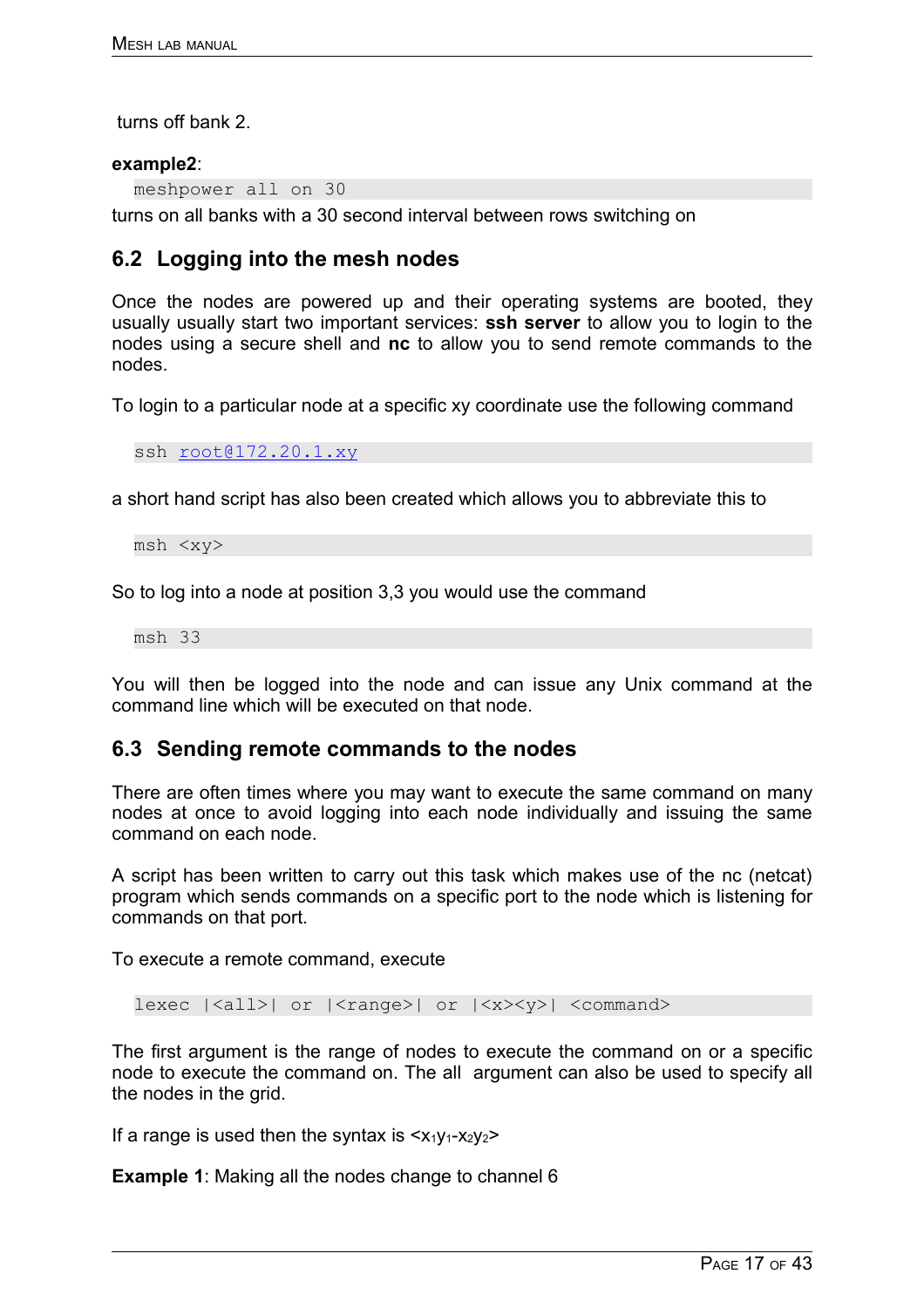lexec all "iwconfig ath0 channel 6"

**Example 2**: Rebooting node 24

lexec 24 "reboot"

**Example 3**: Turning off the radios on bank 4 to 7

```
lexec 41-77 "ifconfig ath0 down"
```
# **6.4 Configuring Wireless Devices**

You'll probably want to configure wireless devices appropriately before you can use them.

A handy script is installed on meshy.dhcp called /root/bin/shakemesh. This uses lexec to configure wireless settings on the entire mesh to their default settings.

shakemesh

Another script is available which can be run locally on nodes. Use it thus:

/root/shakenode ath0

You can copy then modify either of these scripts to suit your needs.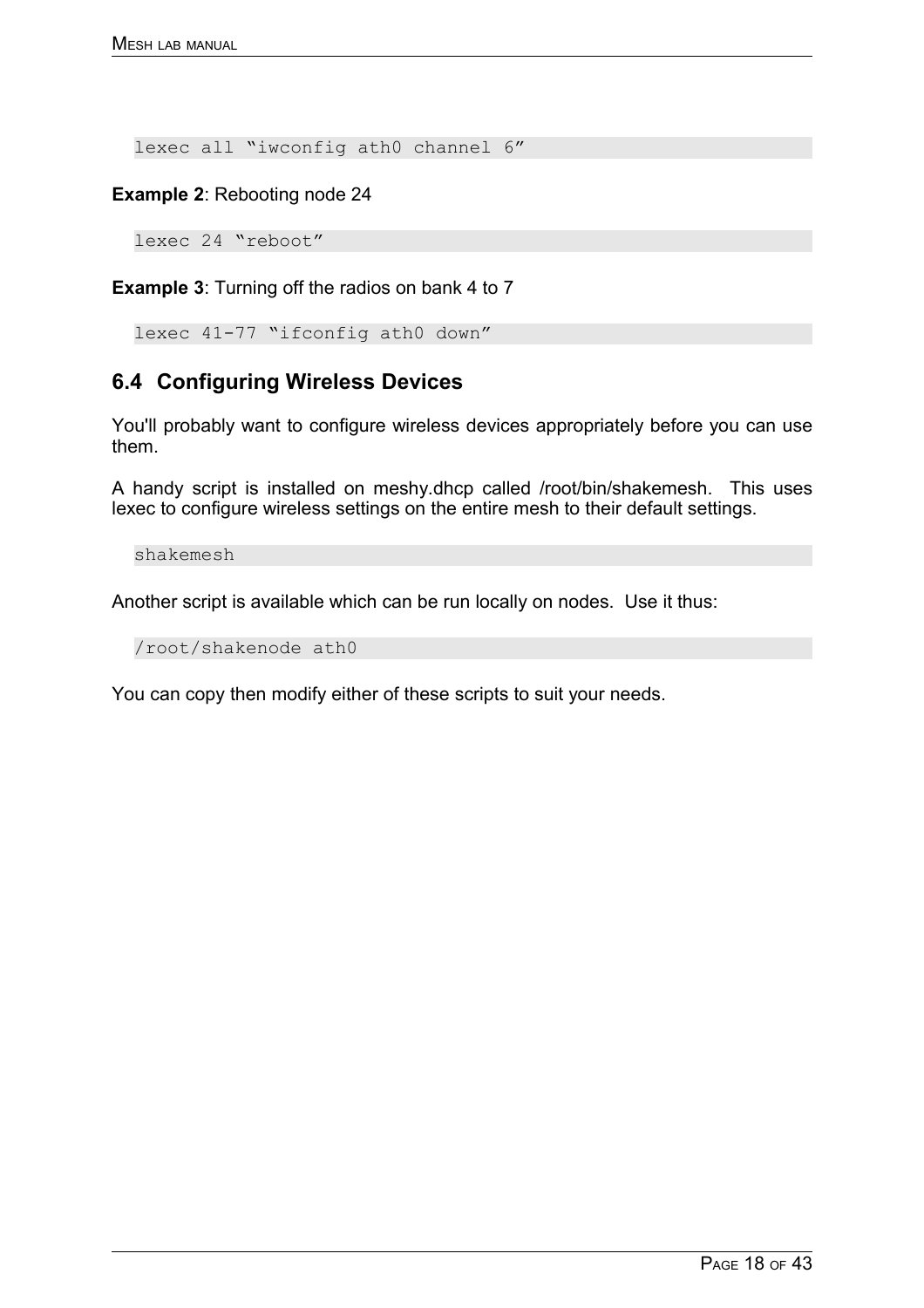# **7 Monitoring the Mesh**

## **7.1 Monitoring via a Serial Cable**

The RS-232 serial cable provides a useful way to monitor the console log. It is especially useful for diagnosing booting and start-up problems. It is very handy when you don't have physical access to the lab.

The serial cable connects to serial port 1 (/dev/ttyS0) of the Linux server, meshlab.dhcp.meraka.csir.co.za, to one of the mesh nodes. The cable is normally connected to Node 47.

To monitor a node via the serial cable:

- 1. Ensure that the serial cable is connected between meshlab and the machine you wish to monitor.
- 2. Open the file /var/lib/tftpboot/bootx/pxelinux.cfg/default. (where x is 1,2,3.... and depends on which operating system you are editing)
- 3. You should see a line which starts with : APPEND . . .
- 4. For serial monitoring, the line should end with: console=ttyS0,115200 Append this string if it is not present.

Now log into meshlab.dhcp and start a terminal emulator. You can use either minicom (which needs to be configured before you use it) or picocom:

picocom -b 115200 /dev/ttyS0

If you reboot node 47, after about one minute you should see information appearing in the terminal emulator as the node starts up.

Only one person at a time can monitor the serial port. If you attempt to start picocom while somebody else is running an instance, you'll get an error like:

FATAL: cannot lock /dev/ttyS0: File exists

If you get such an error, first confirm that nobody else is presently using the mesh. If somebody has left picocom running but is not presently working, you can kill their process by issuing the following command:

sudo pkill picocom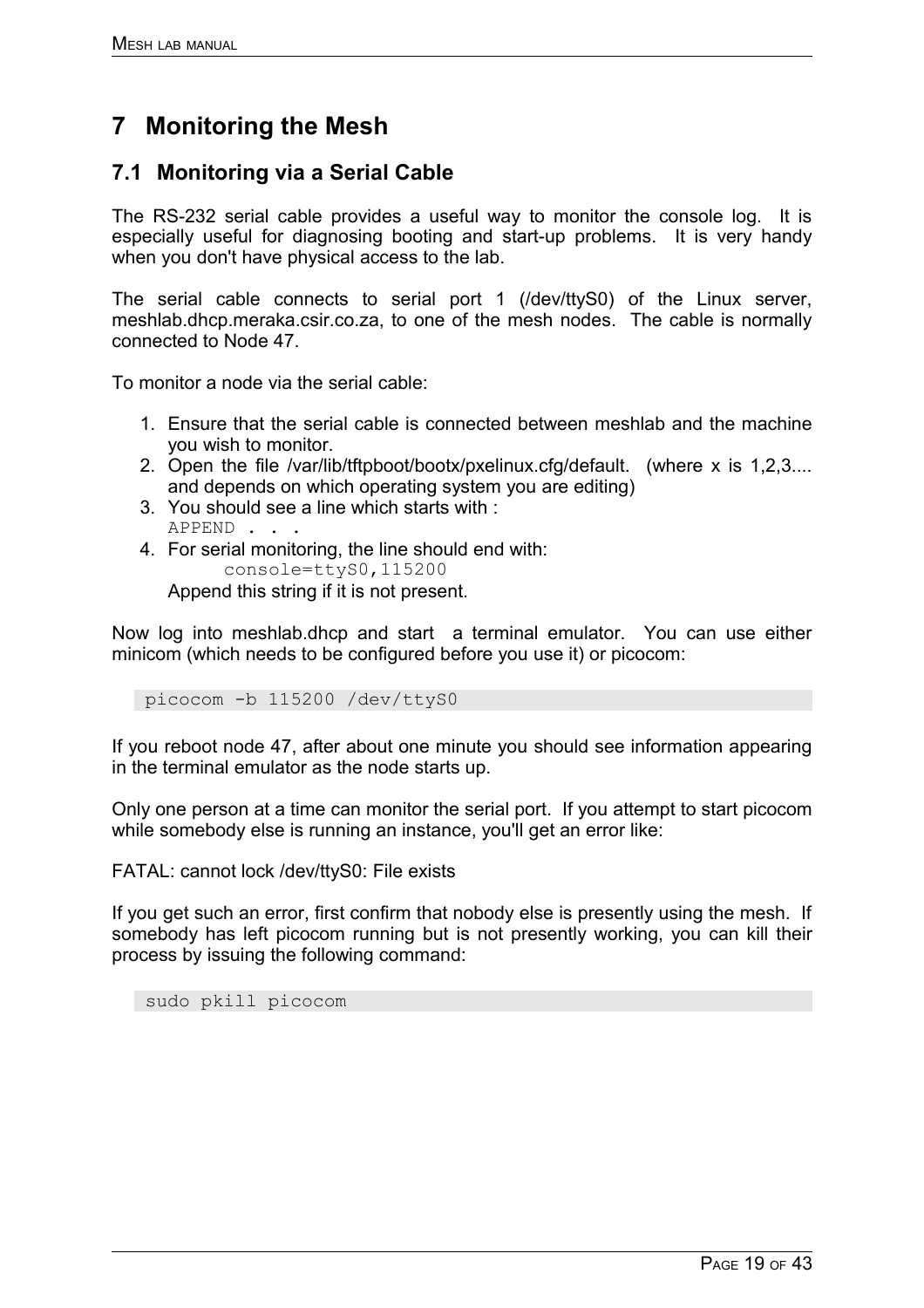# **8 Installing Software on the Nodes**

This section describes procedures for installing new software on the nodes. It was written for the ubuntu hardy installation; for other versions or operating systems the procedure will be slightly different.

## **8.1 General Information**

Because the nodes mount much of their filing system (/etc) on volatile RAMdisks, one cannot use package managers on the nodes themselves, a chroot environment is needed instead. Here's how we do it:

## **8.2 Chroot into the host file system**

1. Login to the server meshlab.dhcp.meraka.csir.co.za

from the Meraka network ssh [username@meshlab.dhcp.meraka.csir.co.za](mailto:username@meshlab.dhcp.meraka.csir.co.za)

using a reverse tunnel

ssh -p 10002 [username@localhost](mailto:username@localhost)

2. chroot into the ubuntu hardy file system and mount the /proc file system

```
sudo chroot /export/ubuntu-hardy
mount -t proc /proc /proc
```
## **8.3 Installing a Package from Source**

You are in the chroot environment and ready to install some code from source

- 1. Download source using a command like *wget* or with *cvs* or *git*.
- 2. Extract archive and copy to a folder in /usr/src or to /home/user
- 3. Compile and install the package. Refer to package documentation; in general the procedure is:

```
make clean
make
make install
```
4. Exit out of chroot and login to any node that booted this operating system to test the compiled code.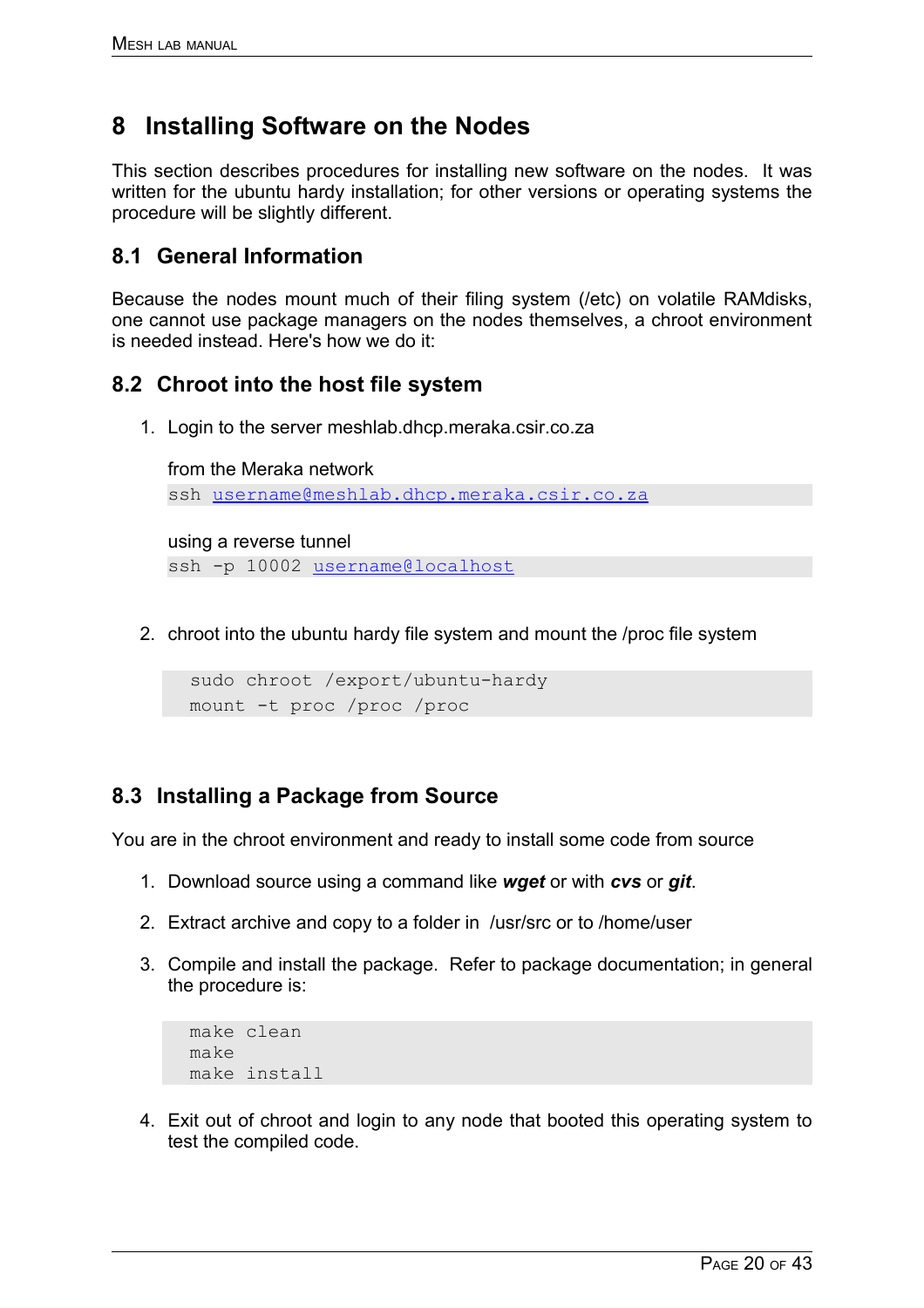exit msh 47

## **8.4 Installing a Package from an Ubuntu Repository**

You are in the chroot environment and ready to install some code from the Ubuntu package repository.

1. Check that you are happy with the repositories needed for the package you want

```
less /etc/apt/sources.list
```
2. Use apt-get to download the package

```
apt-get install packagename
```
1. Exit out of chroot and login to any node that booted this operating system to test the compiled code.

```
exit
msh 47
```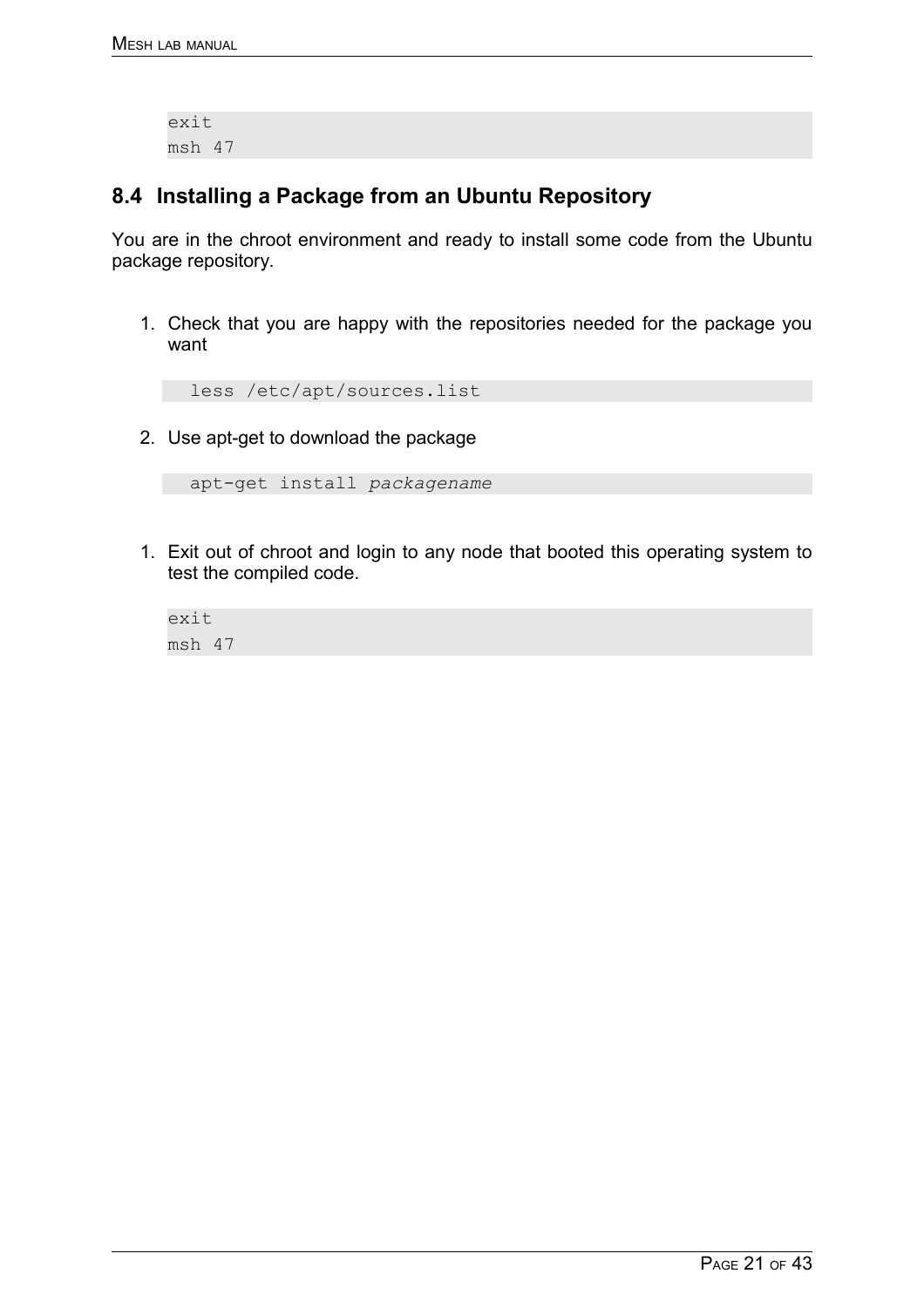# **9 How to flash a node in the massive mesh**

1. Create a tar image of the linux file system. Change to the root folder of the linux filesystem:

```
tar cvf .../hardcore-linux.tar .
```
2. Make an image of the linux file system on the flash card:

```
dd if=/dev/sdb of=hardcore-linux.img
```
3. Create a partition on the compact flash card:

cfdisk /dev/sdb

4. Make the file system:

```
mkfs.ext3 /dev/sdb1
tune2fs -c o /dec/sdb1
```
5. Untar file system to flash drive:

```
tar xvf hardcore-linux.tar -C /media/disk
```
6. Start qemu with info to boot:

```
qemu -append root=/dev/hda1 -kernel/tmp/bzImage
/dev/sdb
```
7. Run lilo on flash system once qemu is launched:

lilo

8. Now test the flash card:

qemu /dev/sdb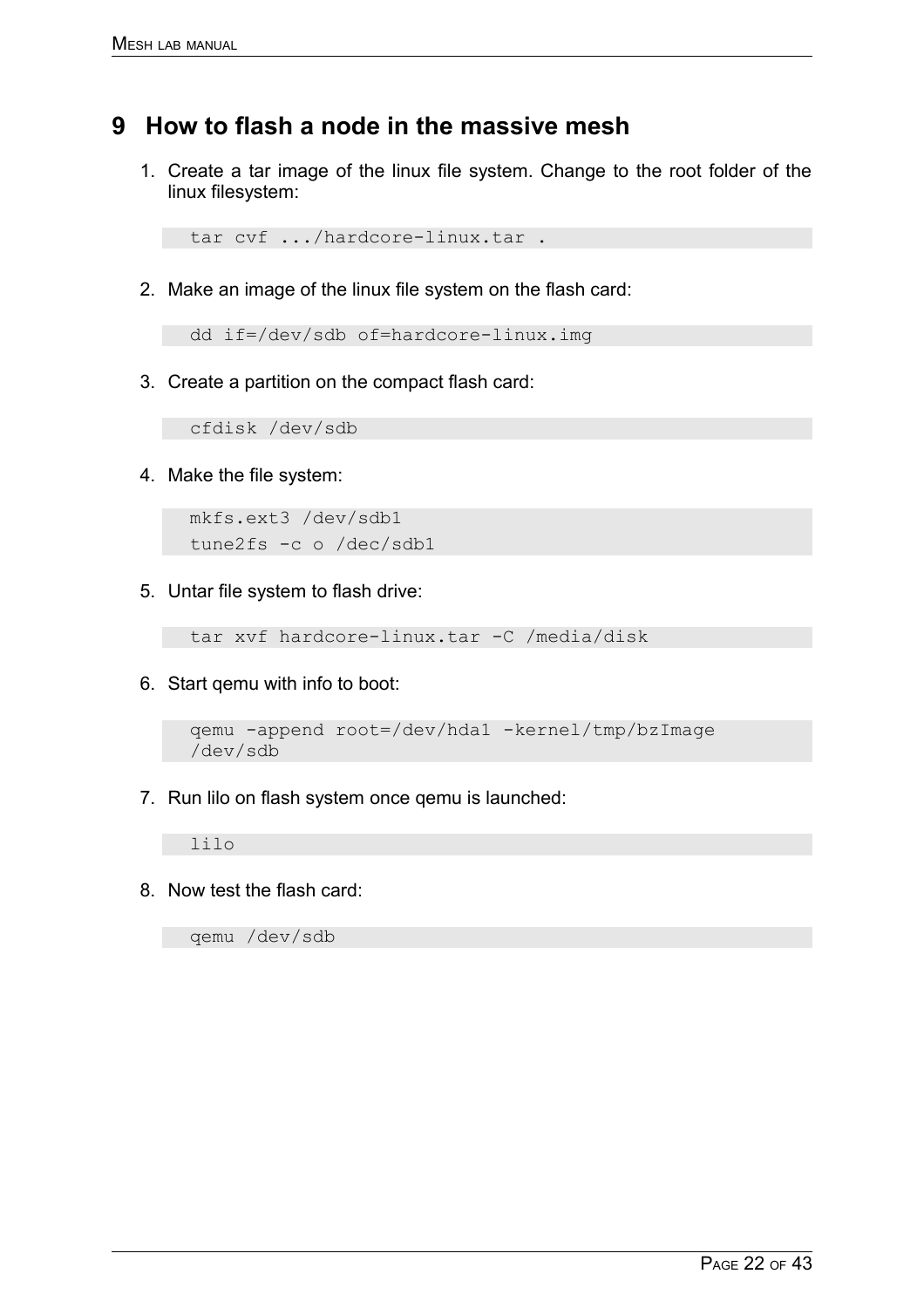# **10 Keeping it clean and simple – linux hardcore**

This system was thought out and build mostly by Elektra with some input from David Johnson. In order to fit linux on a 128M flash, a very minimal linux system was needed. To build this system a number of tricks were used.

•Build all code using uclibc which is a libc version which contains a very bare bones library

•Make use of busybox which contains a full set of linux tools such as mkdir, ls, cat … all in one executable.

•Make use of a very simple startup script to create uniqueness between each mesh node. The only unique aspects of each node are the ip address of Ethernet and wifi and the host name. The startup script generates these on the fly, have a look at /export/linux-hardcore/etc/init.d/rcS

The full system is contained in /export/linux-hardcore. It can be booted off this directory using the standard NFS boot process or burned on the built in flash cards and run from flash.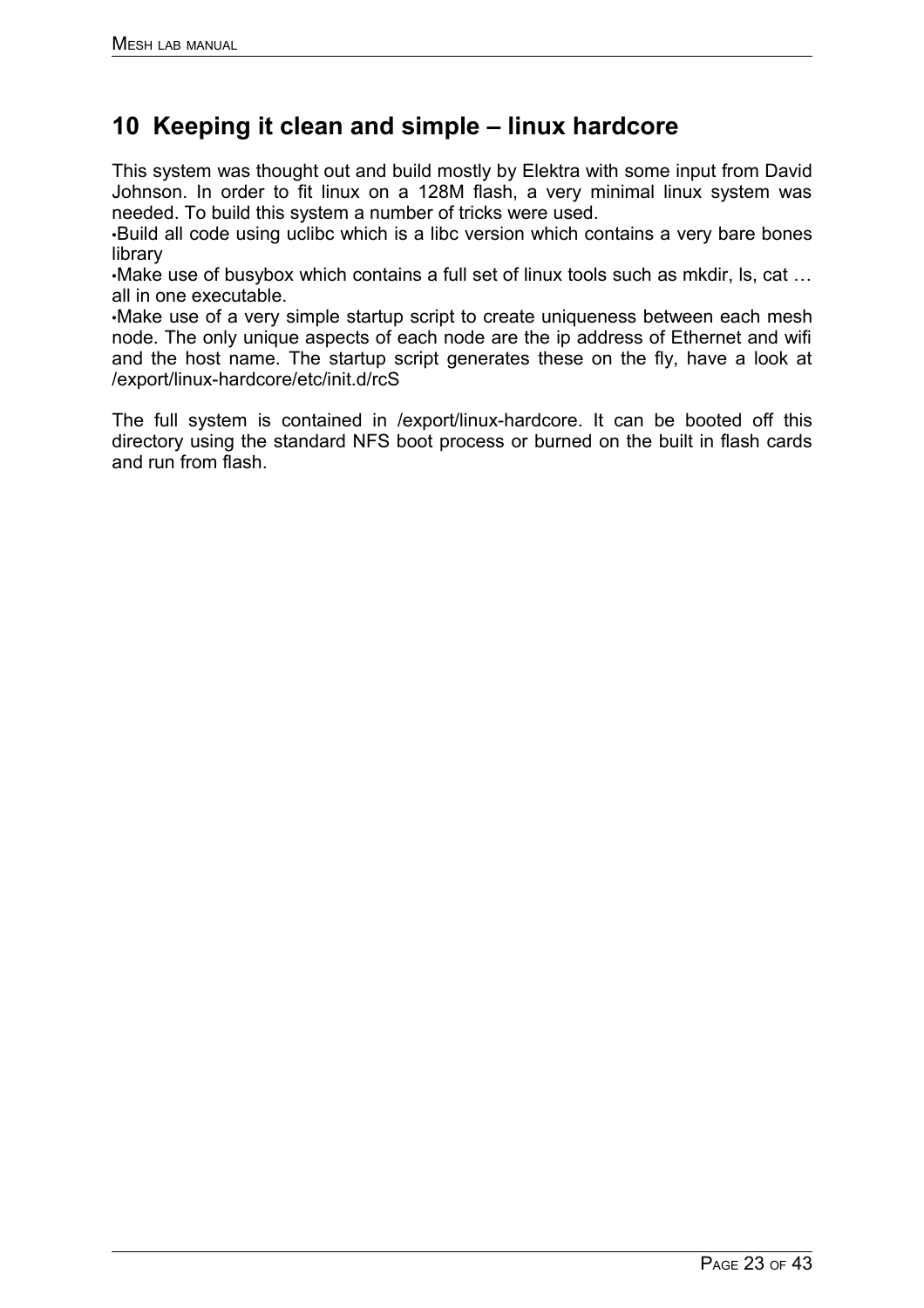# **11 Setting up an LTSP Linux server**

These are instructions to rebuild a Linux server similar to the one described in this manual to boot a set of thin client nodes connected via a network to a server.

These instructions build on the Linux Terminal Server Project (LTSP) who's purpose is to build a server for thin clients. Many features available in the LTSP project are well documented in the LTSP instruction manual available here [\(http://wiki.ltsp.org/twiki/bin/view/Ltsp/Documentation\)](http://wiki.ltsp.org/twiki/bin/view/Ltsp/Documentation)

Start off with a fresh install of Ubuntu hardy server and then do the following.

## <span id="page-23-0"></span>**11.1 Building the basic LTSP system**

Install the LTSP server packages

sudo apt-get install ltsp-server-standalone bison flex

Create a directory to store all the thin client operating systems sudo mkdir -p /export

Build the base ubuntu file system on the server

ltsp-build-client --base /export/ubuntu-hardy --dist hardy

The base system will now be contained in /export/ubuntu-hardy

## **11.2 Configuring the dhcp server**

The dhcp3 server would have been installed as a dependency when you install the package *ltsp-server-standalone*

First you will need to decide which interface the dhcp server will boot on and then edit the file /etc/default/dhcp3-server and change the line with the keyword INTERFACES to point to the correct interface

INTERFACES="eth1"

When the Itsp package is installed it modifies /etc/init.d/dhcp3-server so that it reads the dhcp.conf file from /etc/ltsp/dhcp3.conf

```
# Allow ltsp to override 
if [ -f /etc/ltsp/dhcpd.conf ]; then 
       CONFIG_FILE=/etc/ltsp/dhcpd.conf
```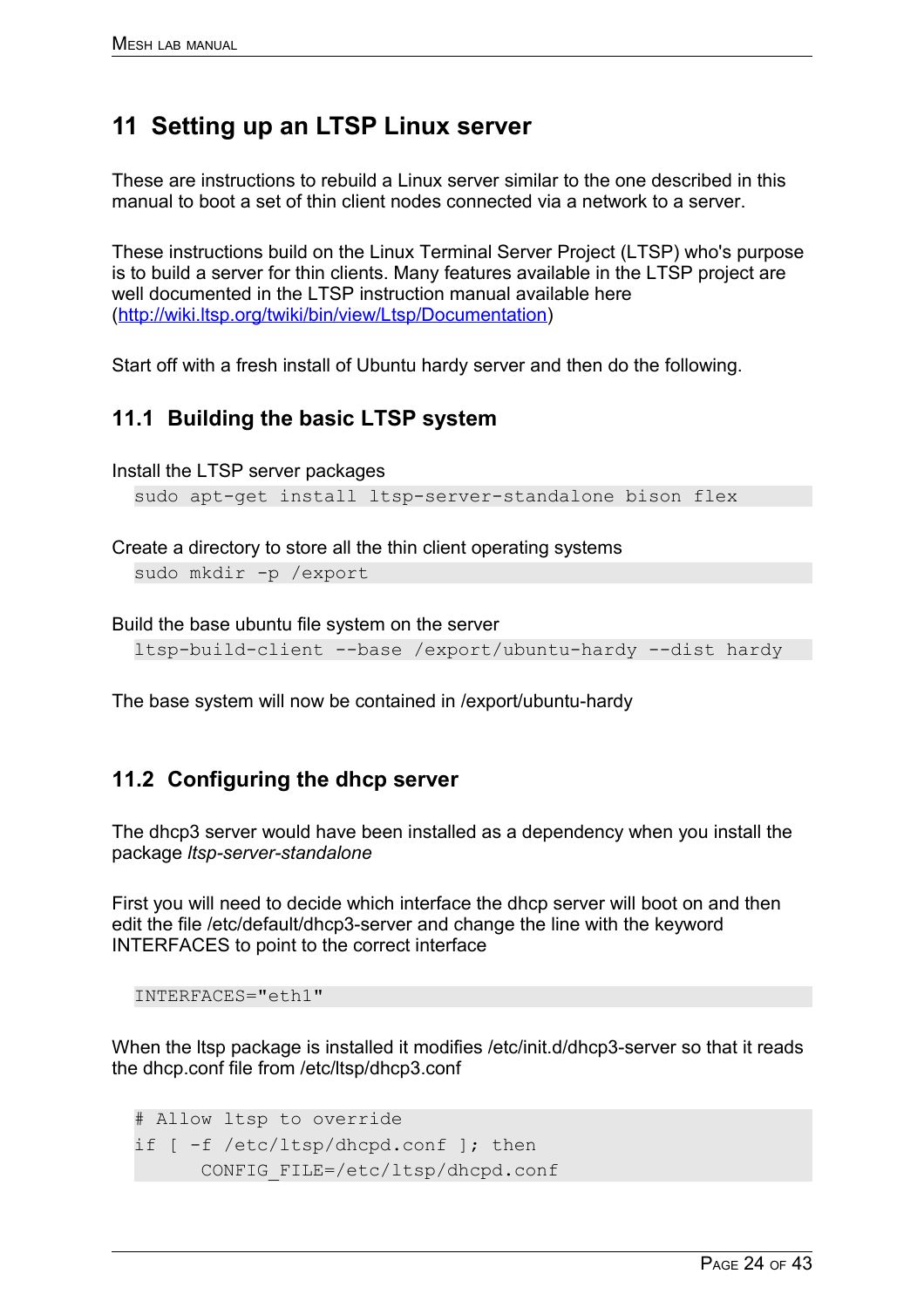fi

Edit the default dhcp conf file /etc/ltsp/dhcp.conf

```
authoritative; 
option domain-name-servers 172.20.1.4; 
option domain-name "meraka.csir.co.za cids.org.za"; 
option broadcast-address 172.20.1.255; 
option subnet-mask 255.255.255.0; 
option routers 172.20.1.4; 
         get-lease-hostnames true; 
option ntp-servers 172.20.1.1; 
option space PXE; 
option PXE.mtftp-ip code 1 = ip-address; 
option PXE. mtftp-cport code 2 = unsigned integer 16;
option PXE.mtftp-sport code 3 = unsigned integer 16;
option PXE.mtftp-tmout code 4 = unsigned integer 8;
option PXE. mtftp-delay code 5 = unsigned integer 8;
option PXE.discovery-control code 6 = unsigned integer 8;
option PXE.discovery-mcast-addr code 7 = ip-address;ddns-update-style none; 
default-lease-time 43200; 
max-lease-time 43200;
class "linux-hardy" { 
         match hardware; 
         use-host-decl-names on; 
         option vendor-class-identifier "PXEClient"; 
         vendor-option-space PXE; 
         option PXE.discovery-control 11; 
         option domain-name-servers 172.20.1.4; 
         filename "/boot1/pxelinux.0"; 
         option root-path "/export/ubuntu-hardy"; 
}
```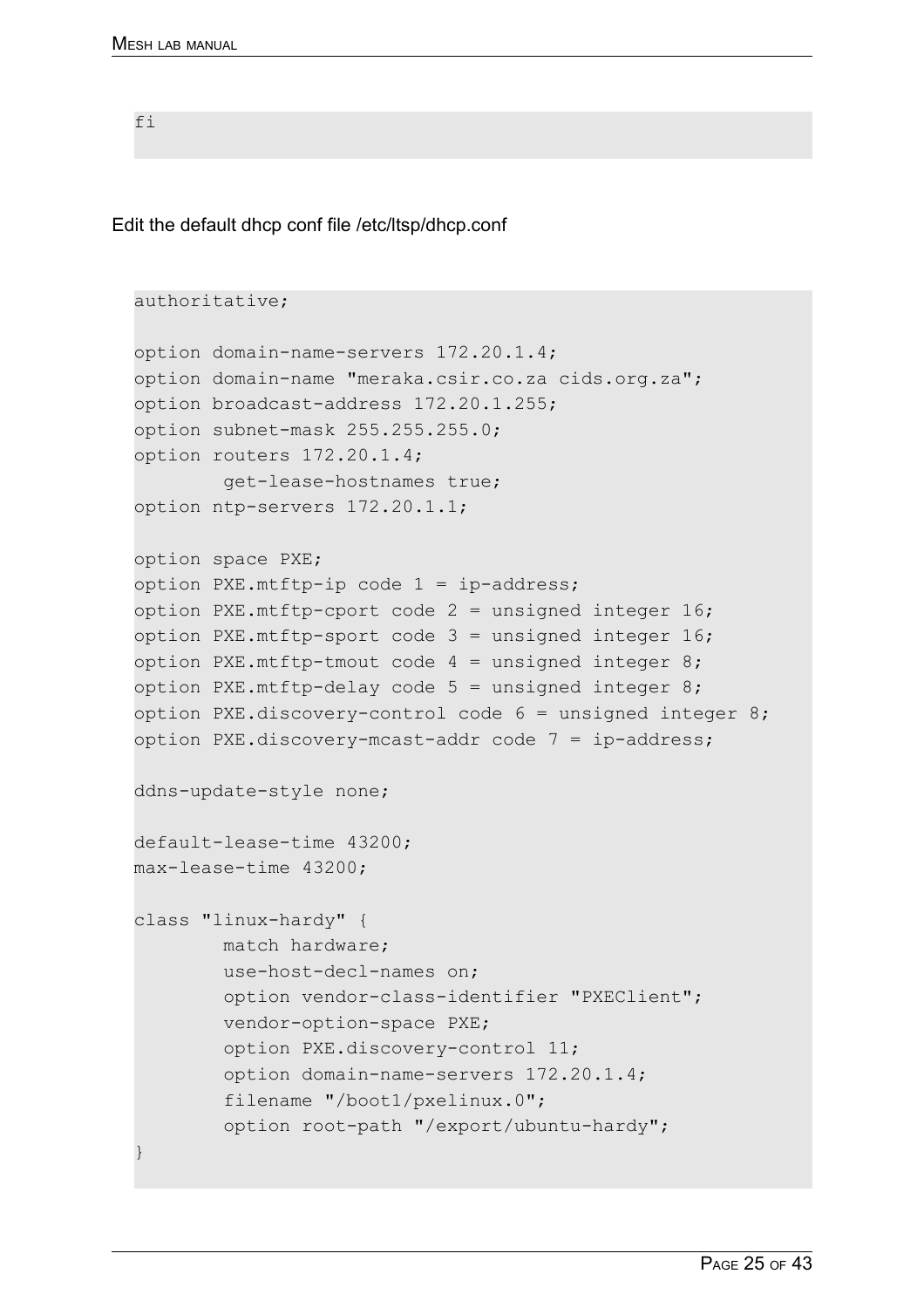```
include "/etc/ltsp/dhcpd-subclasses.inc"; 
subnet 172.20.1.0 netmask 255.255.255.0 { 
} 
# Our ethernet switch 
host 172.20.1.2 { 
         #hardware ethernet 00:12:A9:86:4B:A0; #old switch 
         hardware ethernet 00:0A:04:A0:E9:C0; #current switch
         fixed-address 172.20.1.2; 
} 
# Our power switch 
host 172.20.1.3 { 
         hardware ethernet 00:C0:B7:7D:1C:DF; 
         fixed-address 172.20.1.3; 
} 
include "/etc/ltsp/dhcpd.inc";
```
There are some optional extra entries in the file:

NTP server – if you have one then this can be specified here: option ntp-servers 172.20.1.1;

Some host names that need to have fixed IP addresses were given here:

```
# Our power switch 
host 172.20.1.3 { 
         hardware ethernet 00:C0:B7:7D:1C:DF; 
         fixed-address 172.20.1.3; 
}
```

```
# Our ethernet switch 
host 172.20.1.2 { 
         #hardware ethernet 00:12:A9:86:4B:A0; #old switch 
         hardware ethernet 00:0A:04:A0:E9:C0; #current switch
         fixed-address 172.20.1.2; 
}
```
There are two files included in the this dhcpd.conf file : *dhcpd-subclasses.inc* and *dhcpd.inc*. The *dhcpd-subclasses.inc* file defines which operating system will boot on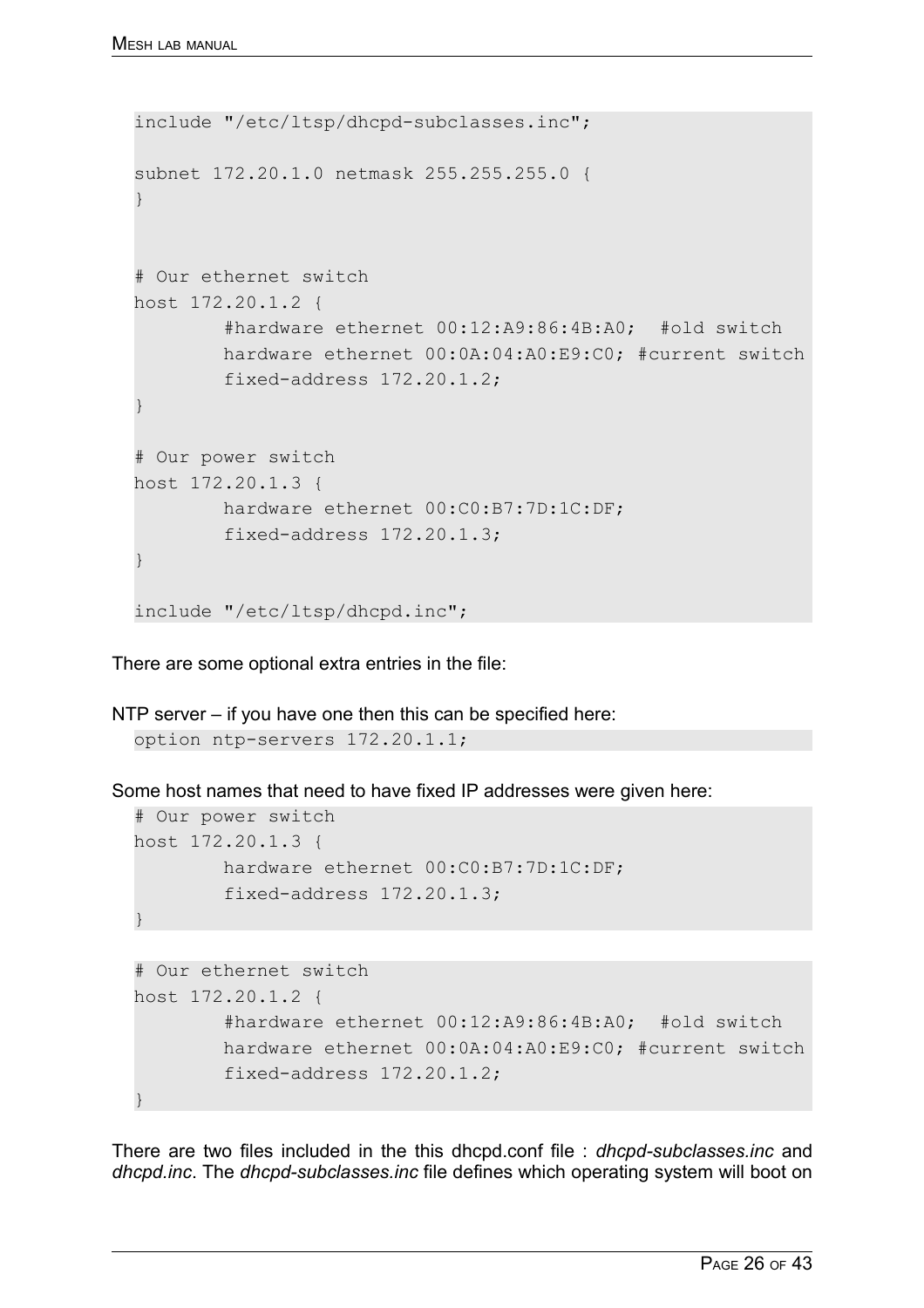a specific node with a given MAC address when there is more than one class section in the dhcp.conf file. It looks as follows:

| subclass | "linux-hardy-click" | 01:00:40:63:de:5b:ec; |
|----------|---------------------|-----------------------|
| subclass | "linux-hardy-click" | 01:00:40:63:de:96:58; |
| subclass | "linux-hardy-click" | 01:00:40:63:da:7e:e2; |

The dhcpd.inc file maps host names to specific MAC addresses and looks as follows:

```
host mesh-1-1 { 
         hardware ethernet 00:40:63:de:5b:ec; 
          fixed-address mesh-1-1; 
} 
host mesh-1-2 { 
         hardware ethernet 00:40:63:de:96:58; 
          fixed-address mesh-1-2; 
}
```
You also need to ensure that you have defined the IP addresses for each of the host names given in this file in the /etc/hosts file:

| 172.20.1.11 | $mesh-1-1$ |
|-------------|------------|
| 172.20.1.12 | $mesh-1-2$ |
| 172.20.1.13 | $mesh-1-3$ |

Once this is all setup you can restart the dhcp server with:

```
sudo /etc/init.d/dhcp3-server restart
```
To ensure that the dhcp server will always start up when the computer reboots, type the following:

ls -al /etc/rc2.d/ | grep dhcp:

#### you should see the following result

```
S40dhcp3-server -> ../init.d/dhcp3-server
subclass "linux-hardy-click" 01:00:40:63:de:5b:ec;
subclass "linux-hardy-click" 01:00:40:63:de:96:58;
subclass "linux-hardy-click" 01:00:40:63:da:7e:e2;
```
## If you don't see this then type the following to make dhcp startup when you reboot

```
sudo ln -s /etc/rc2.d/S40dhcp3-server /etc/init.d/dhcp3-
server
```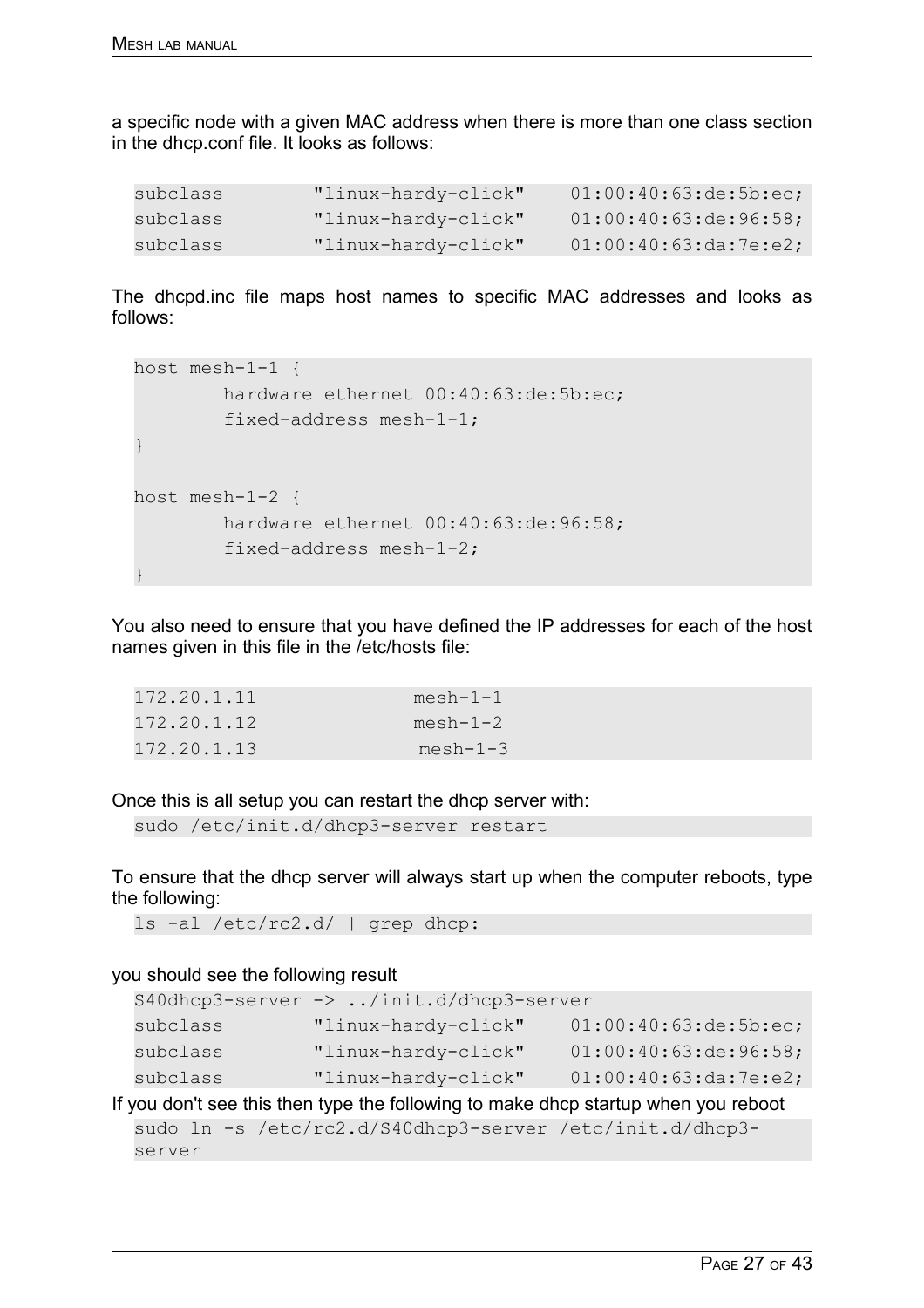# **11.3 Configuring TFTP server**

When a thin client, which uses a PXE boot process, boots, it gets an IP address from the DHCP server and then uses trivial File Transfer Protocol (TFTP) to transfer a small boot loader to the thin client machine. The standard tftp server that is installed with the *ltsp-server-standalone* package is *tftpd-hpa.*

The default configuration for tftp-hpa is stored in /etc/default/tftpd-hpa, the file should look something like this:

```
#Defaults for tftpd-hpa 
RUN_DAEMON="yes" 
OPTIONS="-l -s /var/lib/tftpboot"
```
In the default configuration the root of the tftp file system points to /var/lib/tftpboot. this directory is created for you when you install the *ltsp-server-standalone* package and the boot loader, *pxelinux.0* is also copied into that directory. This will be discussed in the next section.

To restart the tftp file server execute:

```
sudo /etc/init.d/tftpd-hpa restart
```
To ensure that the tftp system always restarts when booting

ls -al /etc/rc2.d/ | grep tftp:

you should see the following result

S20tftpd-hpa -> ../init.d/tftpd-hpa

If you don't see this then type the following to make tftp startup when you reboot

sudo ln -s /etc/rc2.d/S20tftp-hpa /etc/init.d/tftp-hpa

## **11.4 The PXE boot loader**

The first executable file that is transferred to the client using TFTP is the PXE boot loader. The file is located by concatenating the base directory configured by the tftp server, */var/lib/tftpboot* and the subdirectory and file pointed to in the dhcp server configuration file which is /*boot1/pxelinux.0* in this example – recall this line in the *dhcp.conf* file:

```
filename "/boot1/pxelinux.0";
```
So the full path to the executable boot loader is:

/var/lib/tftpboot/boot1/pxelinux.0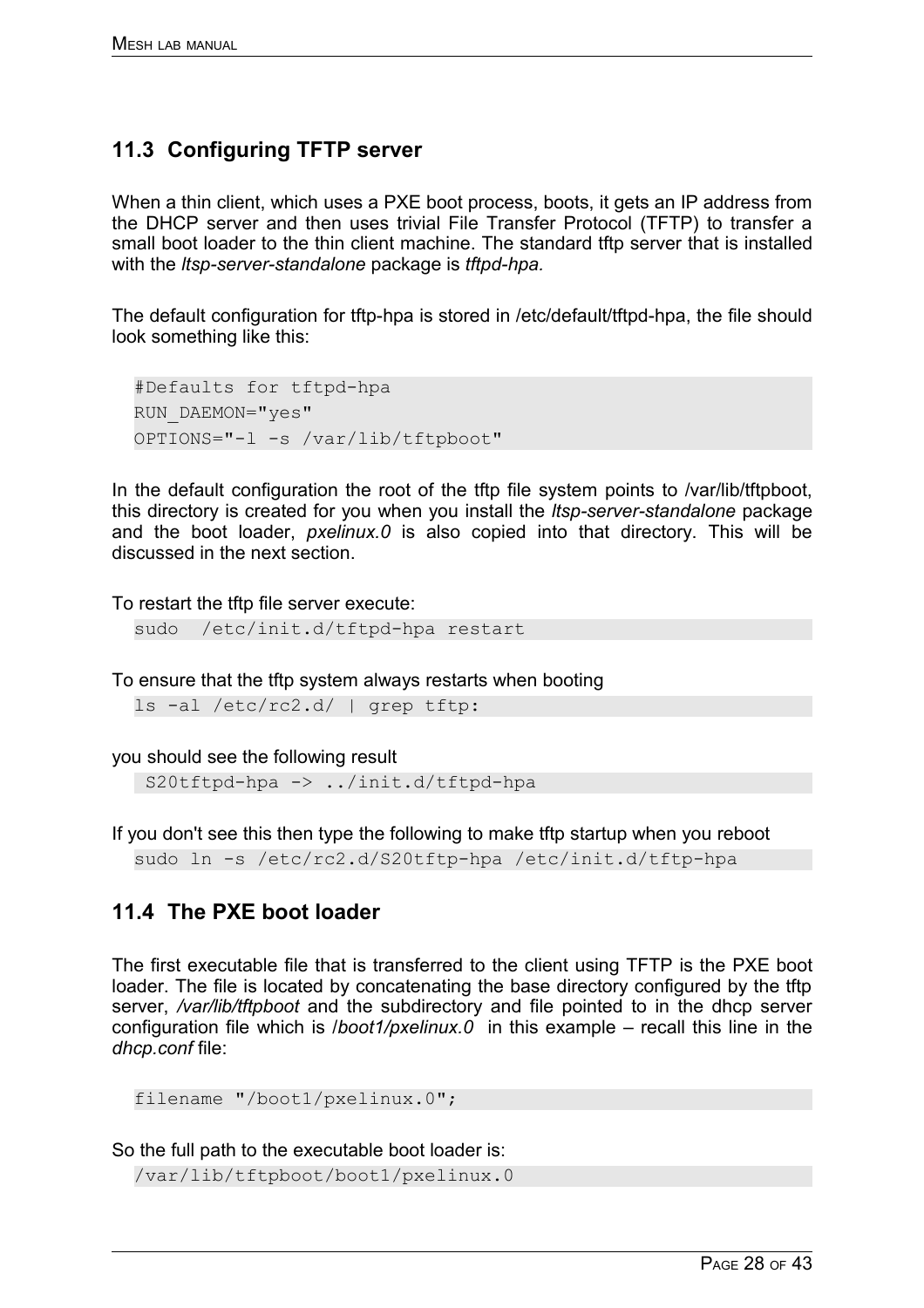From now on we will call */var/lib/tftpboot/boot1* the *<boot path>.* To configure the kernel that will be loaded by the boot loader, a configuration file needs to be placed in the *<boot path>/pxelinux.cfg* sub directory.

The pxelinux boot loader has a mechanism to uniquely map specific configuration files to specific hosts, for further reading consult the PXELINUX web site: [http://syslinux.zytor.com/wiki/index.php/PXELINUX.](http://syslinux.zytor.com/wiki/index.php/PXELINUX)

For this system, unique hosts are each given their own boot directory so this mechanism will not be utilised. The default configuration file will be used which is simply: *<boot path>/pxelinux.cfg/default*

The default file looks as follows:

```
DEFAULT vmlinuz ro initrd=initrd.img console=ttyS0,115200
```
This tells the pxelinux to load the kernel *<boot path>/vmlinuz* as read only using initial ramdisk *<boot path>/initrd.img* and send standard out to the serial port *ttyS0*

You need to ensure these kernel files exist or else the linux kernel will not boot.

## **11.5 How to make different operating systems boot on each host**

The dhcp.conf file allows you to specify different classes of hosts for example you could add these classes to */etc/ltsp/dhcp.conf*

```
class "linux-hardy" { 
         match hardware; 
         use-host-decl-names on; 
         option vendor-class-identifier "PXEClient"; 
         vendor-option-space PXE; 
         option PXE.discovery-control 11; 
         option domain-name-servers 172.20.1.4; 
         filename "/boot1/pxelinux.0"; 
         option root-path "/export/ubuntu-hardy"; 
} 
class "linux-hardcore" { 
         match hardware; 
         use-host-decl-names on; 
         option vendor-class-identifier "PXEClient"; 
         vendor-option-space PXE; 
         option PXE.discovery-control 11;
```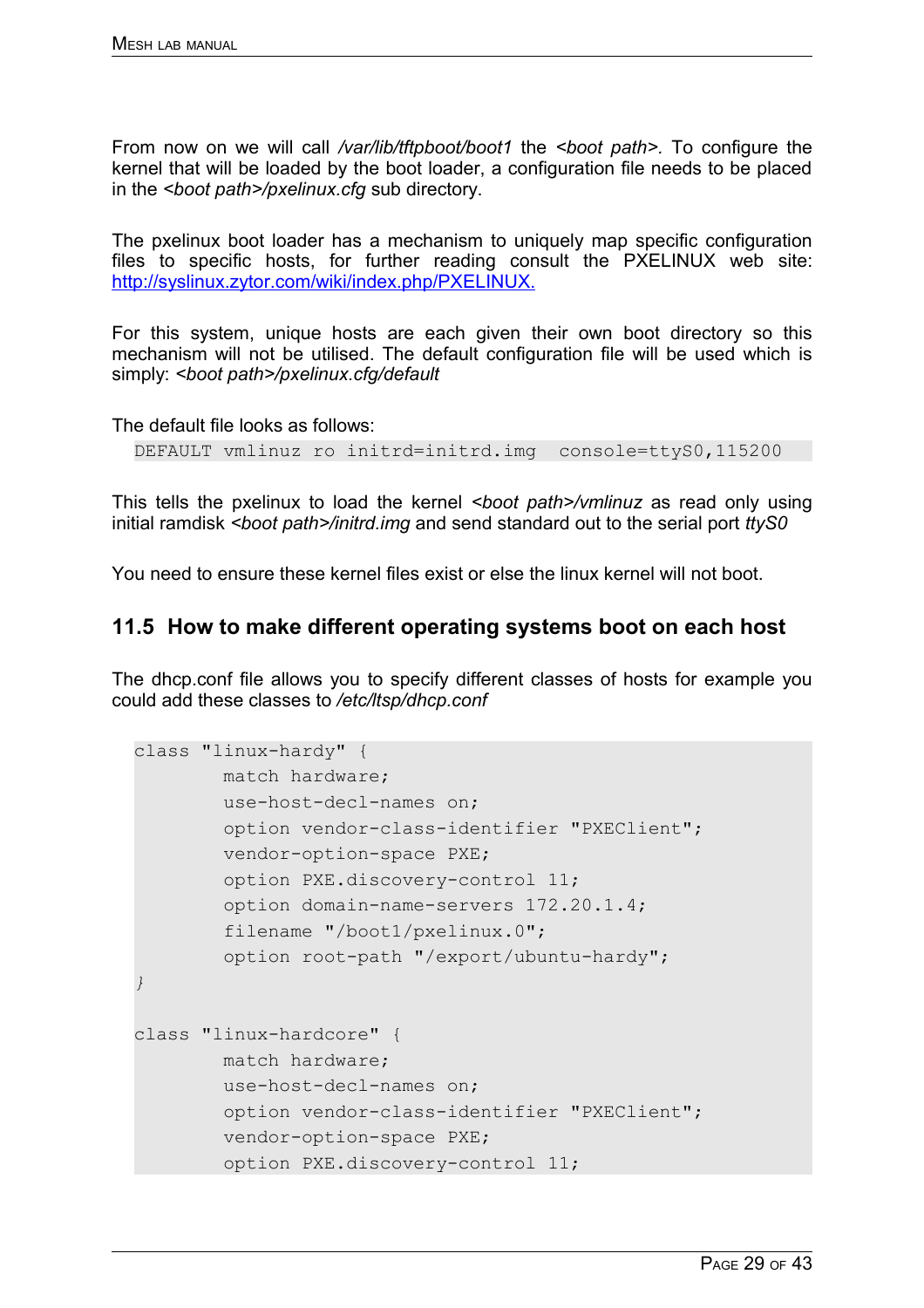*}* 

```
 option domain-name-servers 172.20.1.4; 
 filename "/boot3/pxelinux.0"; 
 option root-path "/export/linux-hardcore";
```
This allows you to specify different boot-loader executables for each host class, in this example the *linux-hardy* class used */boot1/pxelinux.0* and the *linux-hardcore* class used the */boot3/pxelinux.0* boot-loader The root path used by the kernel can also be specified here using *option root-path.* In this example the *linux-hardy* class used */export/ubuntu-hardy* as its root path that nfs will mount and the *linuxhardcore* class used */export/linux-hardcore* as the root path that nfs will mount.

To map specific host MAC addresses to these classes the file /etc/ltsp/dhcpsubclasses.inc is used:

subclass "linux-hardy" 01:00:40:63:de:5b:ec; subclass "linux-hardy" 01:00:40:63:de:96:58; subclass "linux-hardcore" 01:00:40:63:da:7e:e2;

To simplify the process of editing this file, a tool called *mk-dhcp-classes* was created see section [14](#page-13-0) for details on its use.

## **11.6 Configuring the NFS server**

The *ltsp-server-standalone* package installs the *nfs-kernel-server* package as a dependency. To configure nfs, you need to let nfs know which directories you want to export. In the case of a thin client setup, you need to export all the directories that will be mounted as root using nfs or just the root of all these directories. In this setup all the host file-systems are contained in the directory */export*, so this is the only directory that needs to be exported.

Edit the exports file

sudo vi /etc/exports

Add the following line to this file

/export \* (rw, async, no subtree check, no root squash)

By default nfs only creates 8 nfs server threads, if you use more clients than this you need to increase this to at least double the number of clients you are using just as a safety margin. For the massive mesh there are 49 clients, so at least 98 nfs server threads are required. In case of future expansion, the number of threads was set to 128.

Edit the nfs configuration file

sudo vi /etc/default/nfs-kernel-server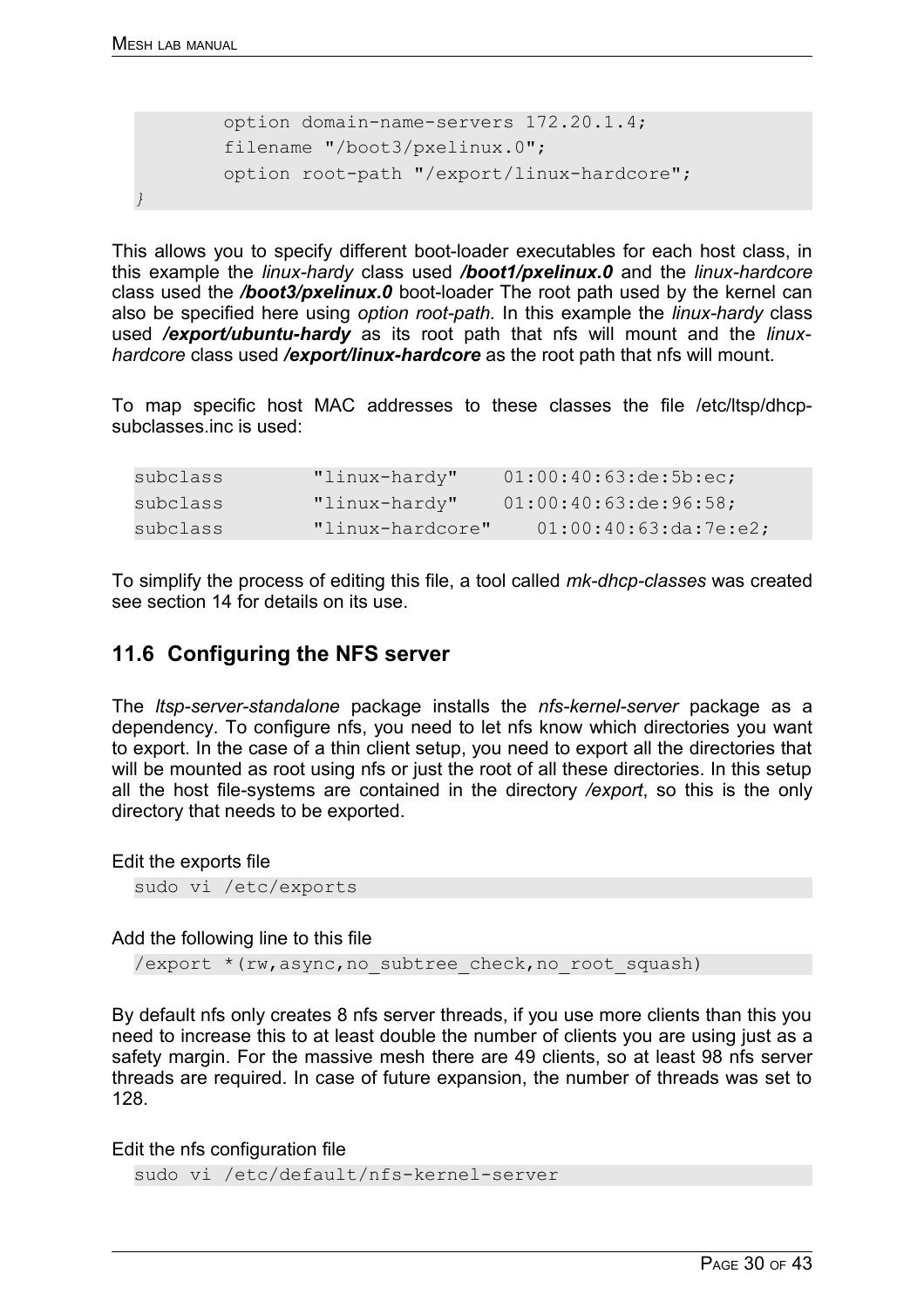Change the following line:

```
# Number of servers to start up 
RPCNFSDCOUNT=128
```
Now restart the nfs server

```
sudo /etc/init.d/nfs-kernel-server
```
# **11.7 Preparing the linux kernel**

Once the boot-loader has finished loading it will look for the linux kernel specified in the pxelinux.cfg/default file. After the ltsp-build-client program has finished executing in section [24](#page-23-0) it will copy all the linux kernel boot files to the */var/lib/tftpboot/ltsp/i386* directory.

Copy all the files from the default ltsp root directory to one of the custom boot directories:

sudo cp /var/lib/tftpboot/ltsp/i386/ \*/var/lib/tftpboot/boot1

By default the ltsp system makes use of a Network block device (NBD) rather than Network File system (NBD). NBD gives you the advantage of quick booting due to its use of a compressed file system but it doesn't provide a writeable file system which maps to a normal linux directory structure on the server.

In order to change from NBD to NFS you need to do the following

On the server, use the chroot command to maintain the LTSP chroot:

sudo chroot /export/ubuntu-hardy

Now edit /etc/default/ltsp-client-setup and change the value of the root write method variable to use bind mounts instead of unionfs, it should look like this afterwards:

root write method="bind mounts"

Next, create the file /etc/initramfs-tools/conf.d/ltsp and add the following line (set the value of the BOOT variable to nfs):

BOOT=nfs

Regenerate the initramfs:

update-initramfs -u

Exit out of the chroot environment

exit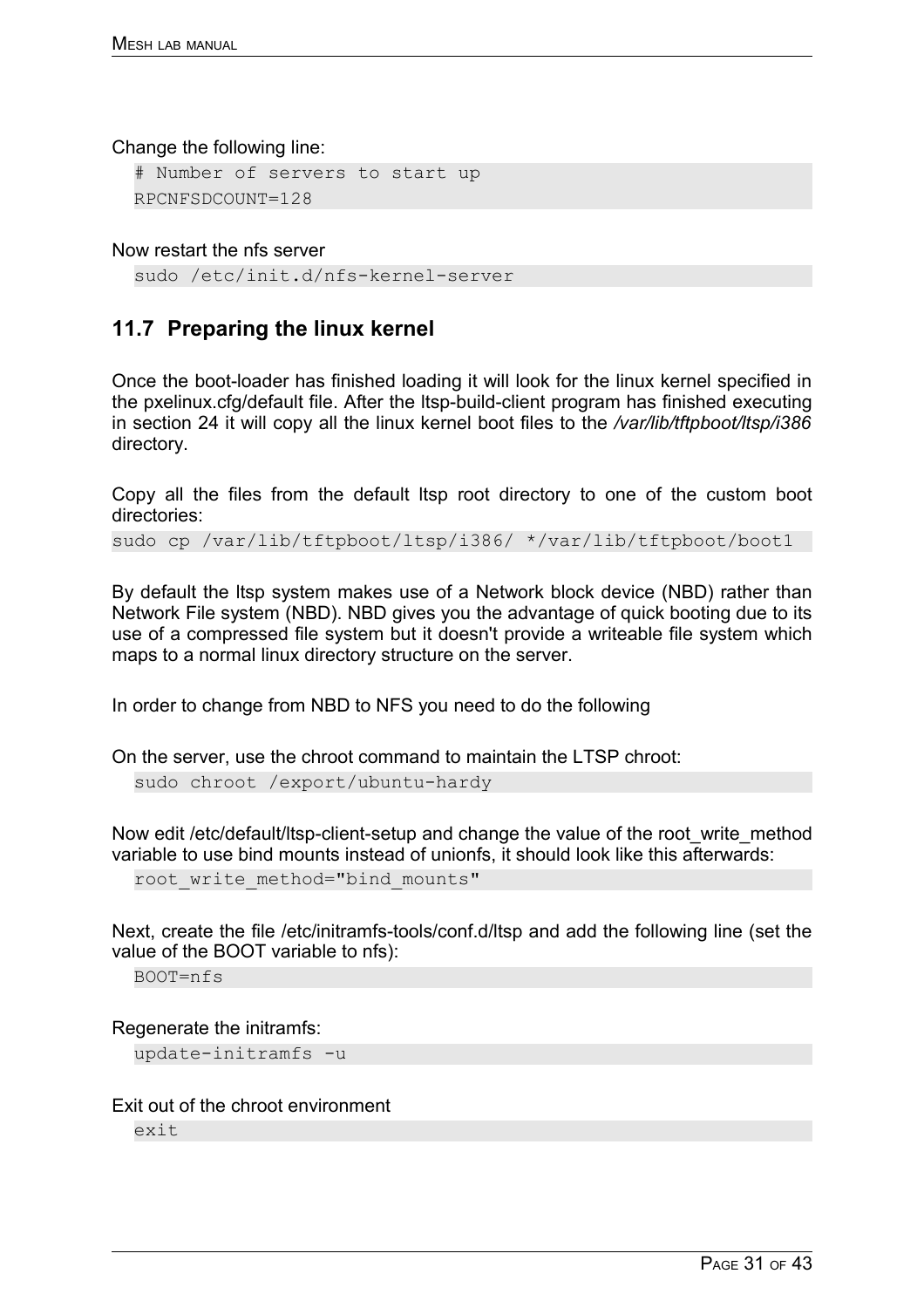Update the current ltsp client kernel by using the current kernel from the ltsp chroot and copying it to the tftpboot directory

```
sudo ltsp-update-kernels -b /export/ubuntu-hardy -d boot1
```
## **11.8 Some customizations to the root filesystem**

In order to customize the host operating system – you need to chroot into the root of the host file system:

```
sudo chroot /export/ubuntu-hardy
sudo mount -t proc /proc /proc
```
Now you will need to update your sources.list to point to your nearest ubuntu distribution. In this case the nearest repository was at [http://goblin.meraka.csir.co.za](http://goblin.meraka.csir.co.za/)

vi /etc/apt/sources.list

#### Contents of /etc/apt/sources.list file

```
## Main
```

```
deb http://goblin.meraka.csir.co.za/ubuntu/ hardy main restricted 
deb-src http://goblin.meraka.csir.co.za/ubuntu/ hardy main restricted
```
## Updates

deb http://goblin.meraka.csir.co.za/ubuntu/ hardy-updates main restricted deb-src http://goblin.meraka.csir.co.za/ubuntu/ hardy-updates main restricted

```
## Universe + Universe updates
```
deb http://goblin.meraka.csir.co.za/ubuntu/ hardy universe deb-src http://goblin.meraka.csir.co.za/ubuntu/ hardy universe deb http://goblin.meraka.csir.co.za/ubuntu/ hardy-updates universe deb-src http://goblin.meraka.csir.co.za/ubuntu/ hardy-updates universe

## Multiverse + Multivese updates

deb http://goblin.meraka.csir.co.za/ubuntu/ hardy multiverse deb-src http://goblin.meraka.csir.co.za/ubuntu/ hardy multiverse deb http://goblin.meraka.csir.co.za/ubuntu/ hardy-updates multiverse deb-src http://goblin.meraka.csir.co.za/ubuntu/ hardy-updates multiverse

```
## Backports
```
deb http://goblin.meraka.csir.co.za/ubuntu/ hardy-backports main restricted universe multiverse deb-src http://goblin.meraka.csir.co.za/ubuntu/ hardy-backports main restricted universe multiverse

## Partner offered by canonical

deb http://archive.canonical.com/ubuntu hardy partner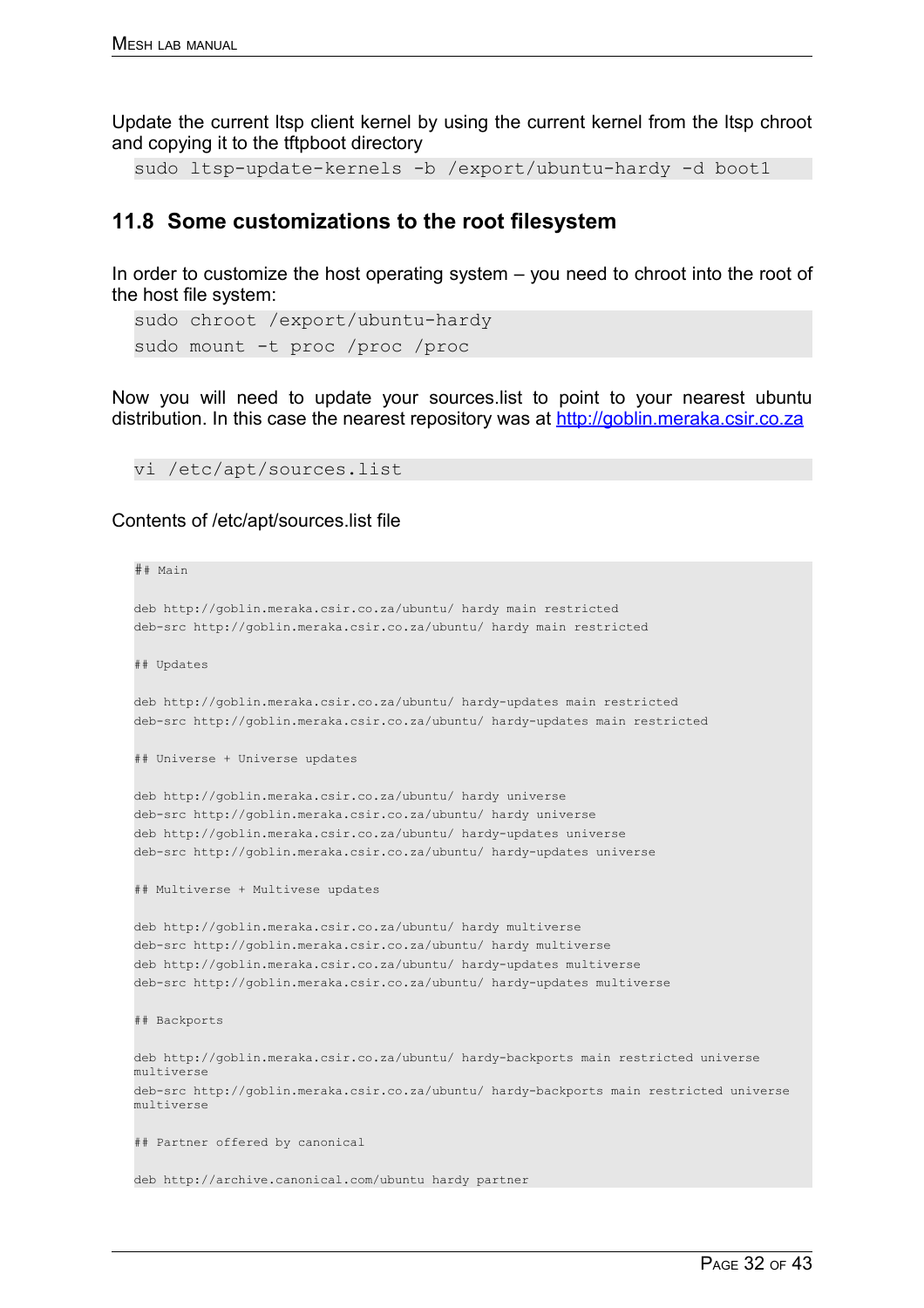```
deb-src http://archive.canonical.com/ubuntu hardy partner 
## Security 
deb http://goblin.meraka.csir.co.za/ubuntu hardy-security main restricted 
deb-src http://goblin.meraka.csir.co.za/ubuntu hardy-security main restricted 
deb http://goblin.meraka.csir.co.za/ubuntu hardy-security universe 
deb-src http://goblin.meraka.csir.co.za/ubuntu hardy-security universe 
deb http://goblin.meraka.csir.co.za/ubuntu hardy-security multiverse 
deb-src http://goblin.meraka.csir.co.za/ubuntu hardy-security multiverse 
## PLF REPOSITORY (Unsupported. May contain illegal packages)
deb http://packages.medibuntu.org/ hardy free non-free
```
#### Now update the package repository

sudo apt-get update

Install openssh server so that you can ssh into the nodes

sudo install openssh-server

Ensure that the resolv.conf file points to a valid DNS that can be reached by the nodes – if this contains an unreachable IP address, ssh can take up to a minute before logging in due to failed DNS lookup

sudo vi /etc/resolv.conf

#### Entry for DNS server at 172.20.1.4

search meraka.csir.co.za nameserver 172.20.1.4 nameserver 146.64.28.1

#### Enable root password for the hosts

sudo passwd -u root

#### Allow IP forwarding in nodes

vi /etc/sysctl.conf

#### Uncomment these lines:

```
# Uncomment the next line to enable packet forwarding for IPv4 
net.ipv4.ip_forward=1
```
# Uncomment the next line to enable packet forwarding for IPv6 net.ipv6.ip\_forward=1

Get some extra packages, vim for a better vi and pmisc to give you the killall command.

apt-get install vim psmisc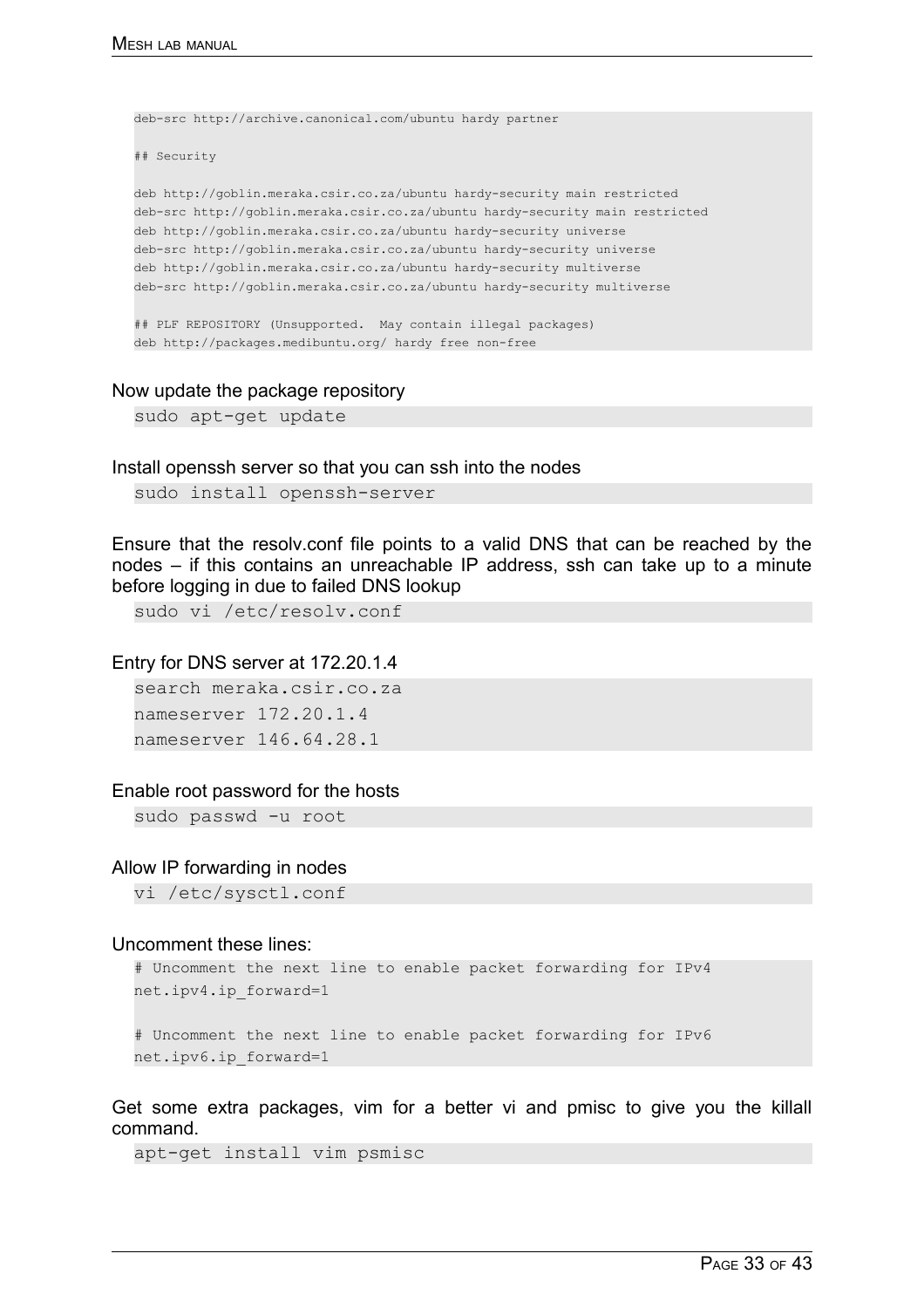## **11.8.1 The lts.conf file**

This allows a lot of customization to be done to the LTSP system (see from Chapter 8 onwards of the LTSP manual or you can also find some information at:: [http://www.ltsp.org/twiki/bin/view/Ltsp/Syslog\)](http://www.ltsp.org/twiki/bin/view/Ltsp/Syslog). This file is located in /etc/lts.conf vi /etc/lts.conf

An undocumented feature is the SYSLOG option. If you want a server to log remotely then you specify

SYSLOG=remote

If you want to log locally then you specify

SYSLOG=local

For local logging you will also need to edit the /*etc/syslog.conf* file to specify all the information you would like to log. Simply copy the /*etc/syslog.con*f file from your server machine to log most important system events.

By default the hosts will start up with a normal ubuntu GUI, in order to start up in a standard terminal specify how many tty terminals you would like

SCREEN\_01=shell SCREEN\_02=shell SCREEN\_03=shell SCREEN\_04=shell SCREEN\_05=shell SCREEN\_06=shell #SCREEN\_07=ldm SCREEN\_07=shell

This would start up 7 shells which can be accessed with *ctrl-alt-F1 or F2* … etc. if *SCREEN\_XX=ldm* is specified then it will start an X sessions on that pty.

If you want to start up some custom settings on each host machine then you can specify these using per thin client settings. Add an entry which has the host machine mac address followed by custom settings

[00:40:63:DE:95:F5] SYSLOG=remote

will start remote logging on machine with MAC address 00:40:63:DE:95:F5

If you want to start up some custom scripts you can use the RCFILE\_01 to RCFILE 10 options for example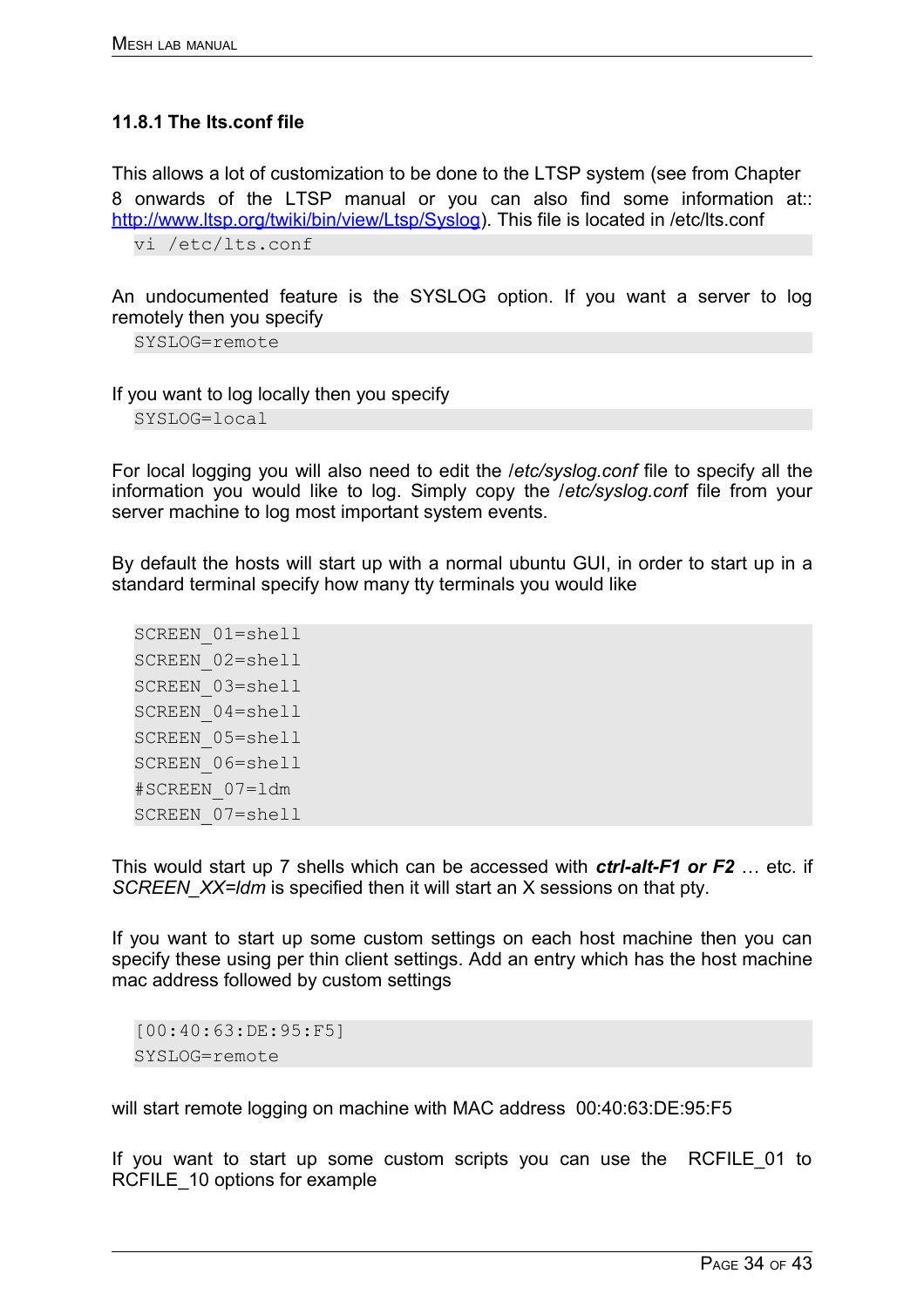[00:40:63:DE:95:F5] RCFILE 01=/etc/init.d/myrcfile machine1

will start the /etc/init.d/myrcfile machine1 script on machine with MAC address 00:40:63:DE:95:F5.

Now log out of the chroot environment with

exit

Copy ssh keys from server to host filesystem to avoid having to enter a password when logging into host nodes.

Create the .ssh directory in the root account of the chroot filesystem

```
mkdir -p /export/ubuntu-hardy/root/.ssh
```
Create your ssh host keys

ssh-keygen

Add the public key to the list of authorized keys for the host system

cat .ssh/id rsa.pub >> /export/ubuntuhardy/root/.ssh/authorized\_keys

## **11.9 Customizing the kernel**

If you need to rebuild the kernel for the ltsp clients then follow the following set of instructions. A good starting point for reading up on building custom kernels can be found here: [http://www.howtoforge.com/kernel\\_compilation\\_ubuntu](http://www.howtoforge.com/kernel_compilation_ubuntu)

First chroot into the host filesystem

```
sudo chroot /export/ubuntu-hardy
sudo mount -t proc /proc /proc
```
Install all the tools required to re-compile the linux kernel

```
apt-get install build-essential linux-source kernel-package
libncurses5-dev fakeroot wget bzip2
```
Unzip the source code

```
cd /usr/src
tar jxvf linux-source-2.6.24.tar.bz2
cd linux-source-2.6.24
```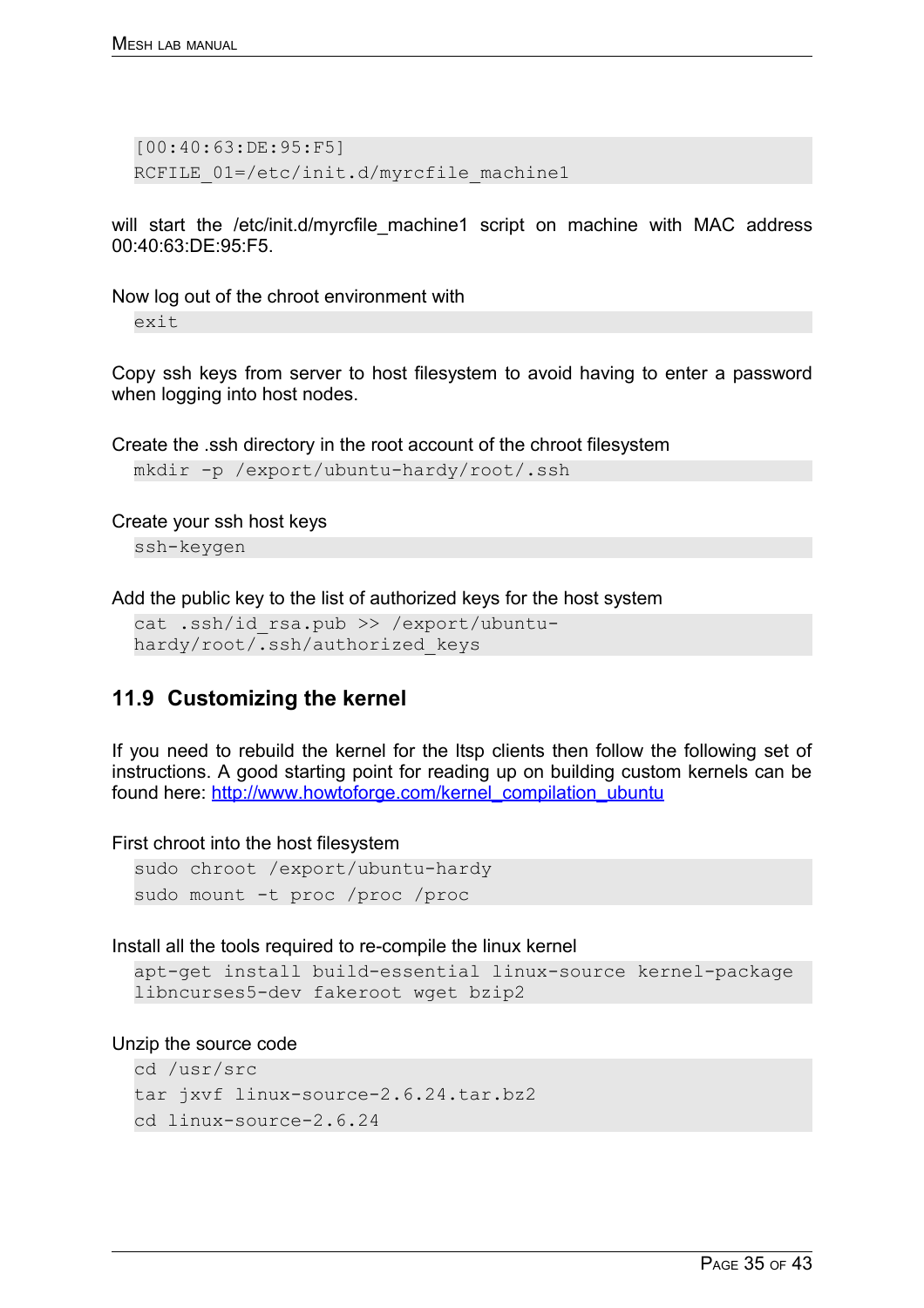Copy the configuration of the existing linux kernel to the build environemnt. This will capture all the existing kernel settings that have been configured to allow clients to boot up as thin clients.

cp /boot/config-`uname -r` ./.config

If you need to make some patches then put the patch code in /usr/src. For example this is a patch for the click system

cat ../linux-2.6.24.7-patch | patch --verbose -p1

#### Start the kernel configuration menu

make menuconfig

Remove the kernel debugging option – this prevents very large init ramdisks

```
 Kernel Hacking ---->
     [ ] Kernel debugging
```
#### Make the kernel and modules and install everything

```
make; make bzImage; make modules; make modules install;
mkinitramfs -o initrd.img-2.6.24.3 2.6.24.3
```
#### Copy the kernel and init ram disk to the boot directory

```
cp arch/x86/boot/bzImage /boot/vmlinuz-2.6.24.3-custom
cp ./initrd.img-2.6.24.3 /boot/initrd.img-2.6.24.3-custom
```
Link the new kernel and ram disk to the new images

```
cd /boot
rm vmlinuz
rm initrd.img
ln -s vmlinuz-2.6.24.3-custom vmlinuz
ln -s initrd.img-2.6.24.3-custom initrd.img
```
To ensure that you can still compile code which depends on the correct kernel source in the chroot environemnt you need to make a symbolic link from the chroot linux kernel version to the real linux kernel version that will boot on the hosts

For example if: *uname -r* shows *2.6.24-16-generic* in the chroot environment but the real kernel source is /lib/modules/2.6.24.3 then you need to do the following.

```
cd /lib/modules
mv 2.6.24-16-generic old_ 2.6.24-16-generic
ln -s 2.6.24-16-generic 2.6.24.3
cd 2.6.24.3
ln -s /usr/src/linux-source-2.6.24 source
```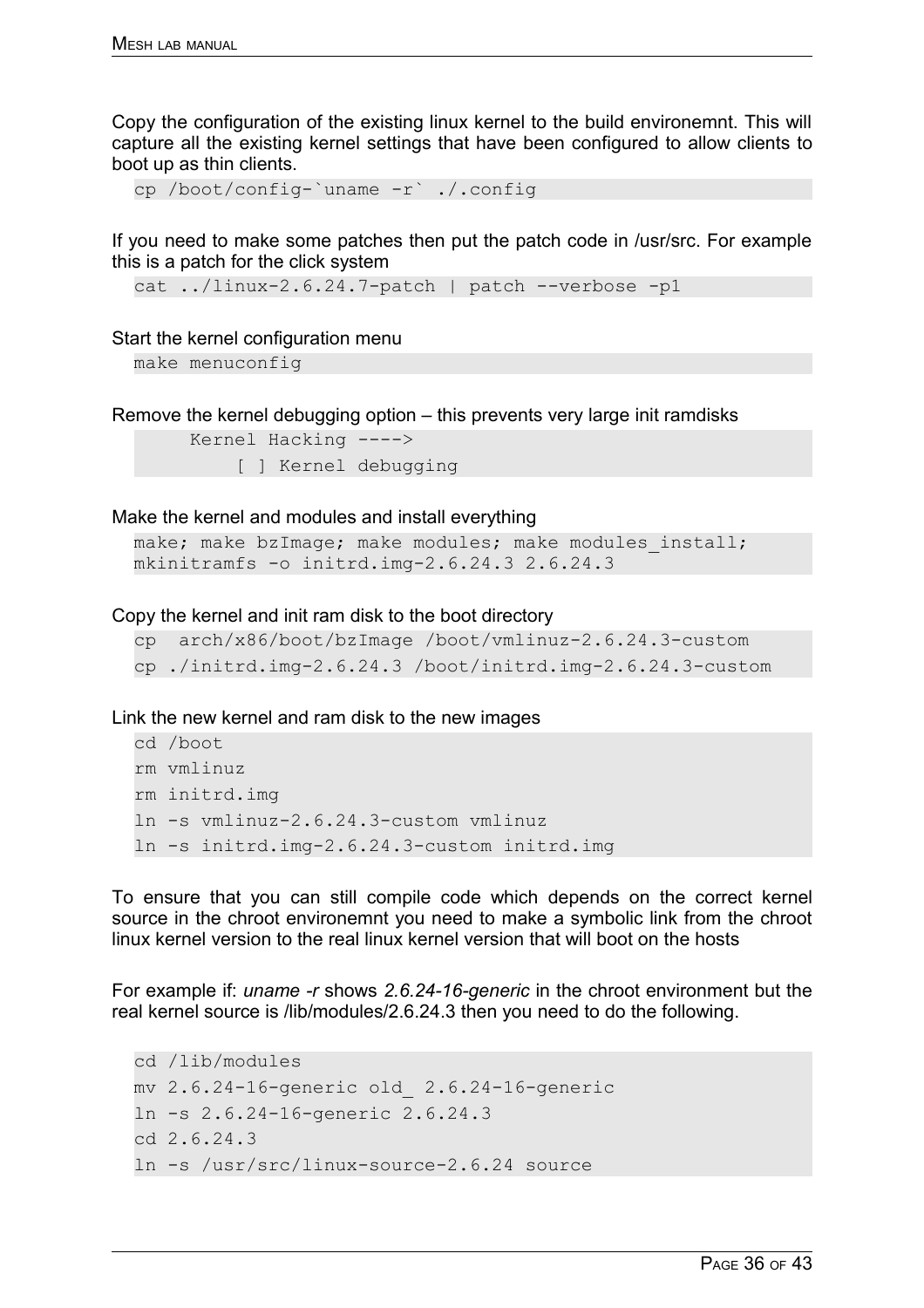ln -s /usr/src/linux-source-2.6.24 build

Exit the chroot environment

exit

Update the current ltsp client kernel by using the current kernel from the ltsp chroot and copying it to the tftpboot directory

sudo ltsp-update-kernels -b /export/ubuntu-hardy -d boot1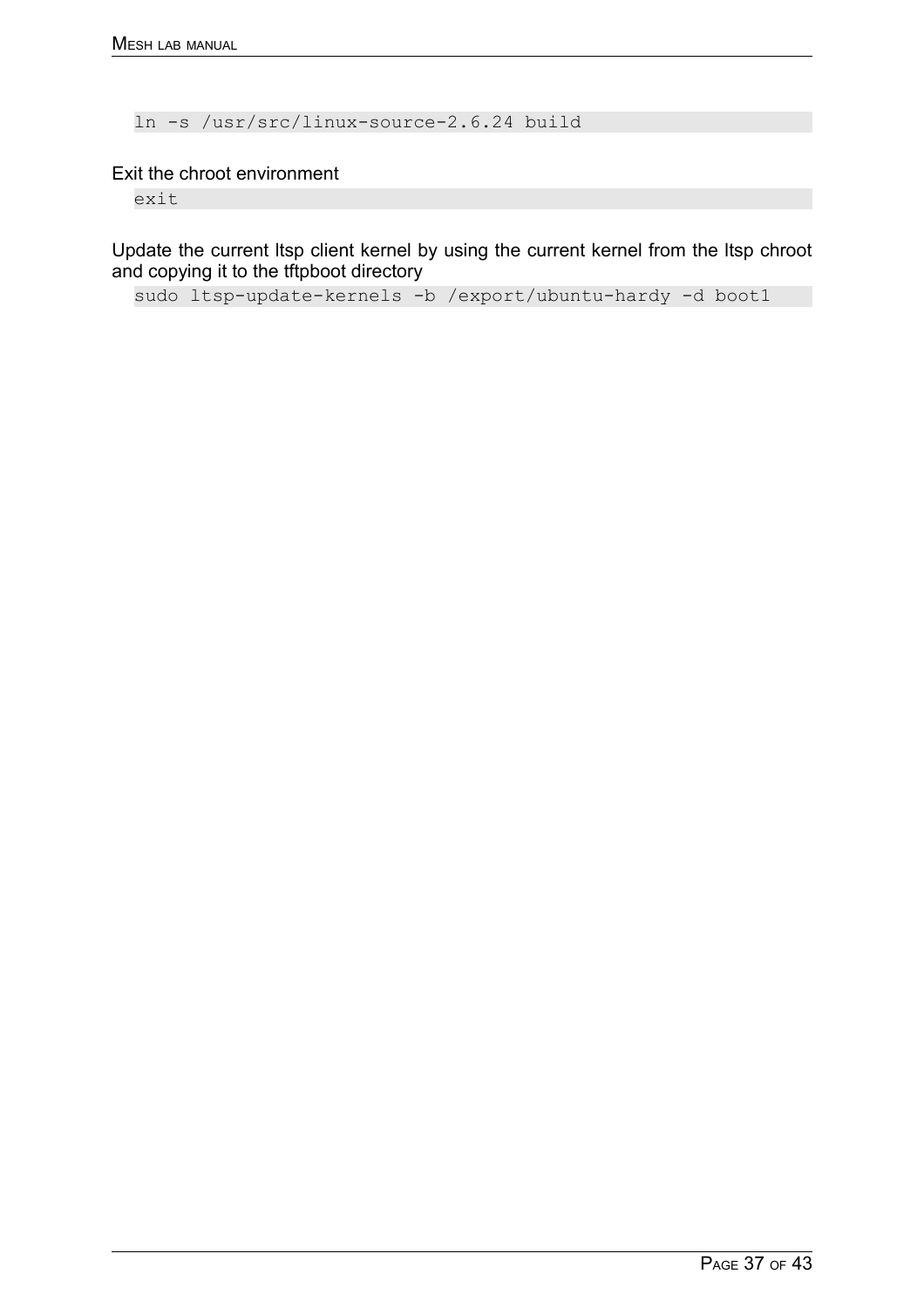# **12 Table of useful commands**

| Command         | Arguments                                                               | Description                                                                                                                                                                                                                                                                                                                                                                                                                                                    |
|-----------------|-------------------------------------------------------------------------|----------------------------------------------------------------------------------------------------------------------------------------------------------------------------------------------------------------------------------------------------------------------------------------------------------------------------------------------------------------------------------------------------------------------------------------------------------------|
| meshpower       | <bank all><br/><on off><br/>time(s)<br/>or</on off></bank all>          | This command turns on or off a row of<br>nodes in the grid. The row will consist of<br>nodes 11-17, 21-27  71-77.<br>If you<br>want to turn on all the nodes in the grid<br>use the all argument and you can then<br>specify a time in seconds between when<br>each bank will be switched on. If the time<br>argument is left out, it will default to a 10<br>second interval between banks switching<br>on.<br>example1: meshpower 2 off<br>turns off bank 2. |
|                 |                                                                         | example2: meshpower all on 30<br>turns on all banks with a 30 second<br>interval between rows switching on                                                                                                                                                                                                                                                                                                                                                     |
|                 | status                                                                  | When the status argument is used it will<br>report which banks are on and which<br>banks are off                                                                                                                                                                                                                                                                                                                                                               |
| mk-dhcp-classes | [-d <default class=""> ]<br/><range> <class> </class></range></default> | This command is used to change the<br>operating system that is booted on each<br>node. It can be used to change the<br>booted operating system on selection of<br>nodes or on all the nodes.<br>The range is in the form of $x1y1-x2y2$                                                                                                                                                                                                                        |
|                 |                                                                         | where x1y1 is the starting grid position<br>and $x2y2$ is the end grid position. If the<br>range is between different rows then                                                                                                                                                                                                                                                                                                                                |
| pingmesh        | None.                                                                   | Pings all nodes via the wired network,<br>reports any nodes which are down.                                                                                                                                                                                                                                                                                                                                                                                    |
| shakemesh       | None.                                                                   | Configure wireless devices to default<br>values for all nodes on the mesh.                                                                                                                                                                                                                                                                                                                                                                                     |
|                 |                                                                         |                                                                                                                                                                                                                                                                                                                                                                                                                                                                |
|                 |                                                                         |                                                                                                                                                                                                                                                                                                                                                                                                                                                                |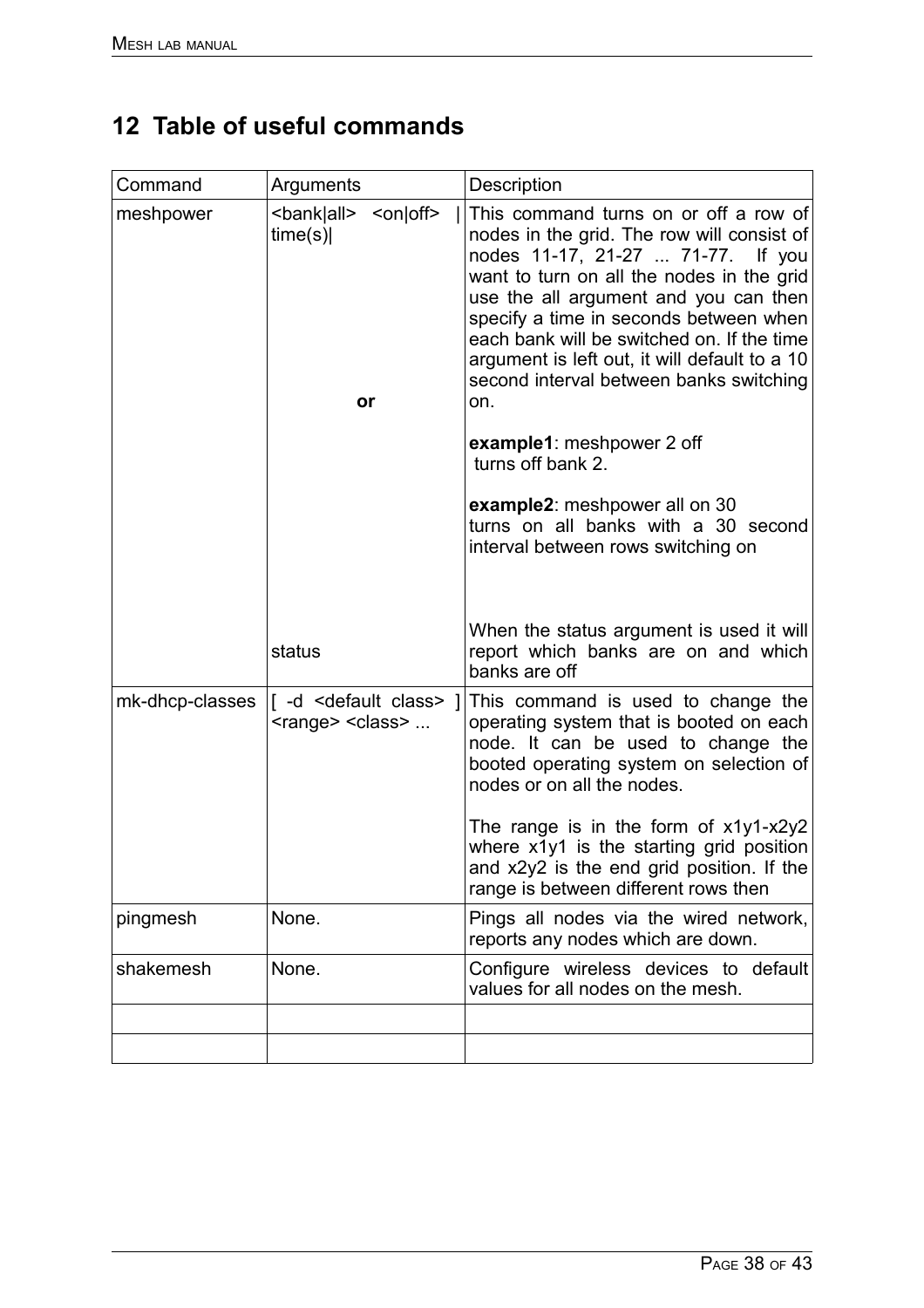# **13 Additional Information**

The information in this section is a summary of numerous emails, exchanged between Kevin Duff and David Johnson. In working on the mesh, Kevin discovered numerous idiosyncrasies which caused him difficulty. In most cases David was able to provide a solution and Kevin has documented these in the hope of making life easier for subsequent researchers.

## **13.1 How to Disable A Wireless Device**

Wireless devices can be disabled using the ifconfig command:

```
ifconfig ath0 down
```
However, we are presently uncertain as to whether or not this command will entirely disable the radio and prevent interference.

Below is an extract from the man page for iwconfig:

txpower

For cards supporting multiple transmit powers, sets the transmit power in dBm. If W is the power in Watt, the power in dBm is  $P = 30 + 10$ . log(W). If the value is postfixed by mW, it will be automatically converted to dBm.

**In addition, on and off enable and disable the radio,** and auto and fixed enable and disable power control (if those features are available).

I first tried:

iwconfig ath0 txpower off

and the driver seemed to ignore this. Then I tried:

iwconfig ath0 txpower 0

and hey presto - the iwconfig status output says:

Bit Rate=11 Mb/s Tx-Power=off Sensitivity=1/1

That ought to disabled the radio.

## **13.2 Multi-radio Nodes**

Every alternate node in the mesh is equipped with multiple radios. The nodes with multiple radios are:

| 11 | 13 | 15 | 17 |
|----|----|----|----|
| 31 | 33 | 35 | 37 |
| 51 | 53 | 55 | 57 |
| 71 | 73 | 75 | 77 |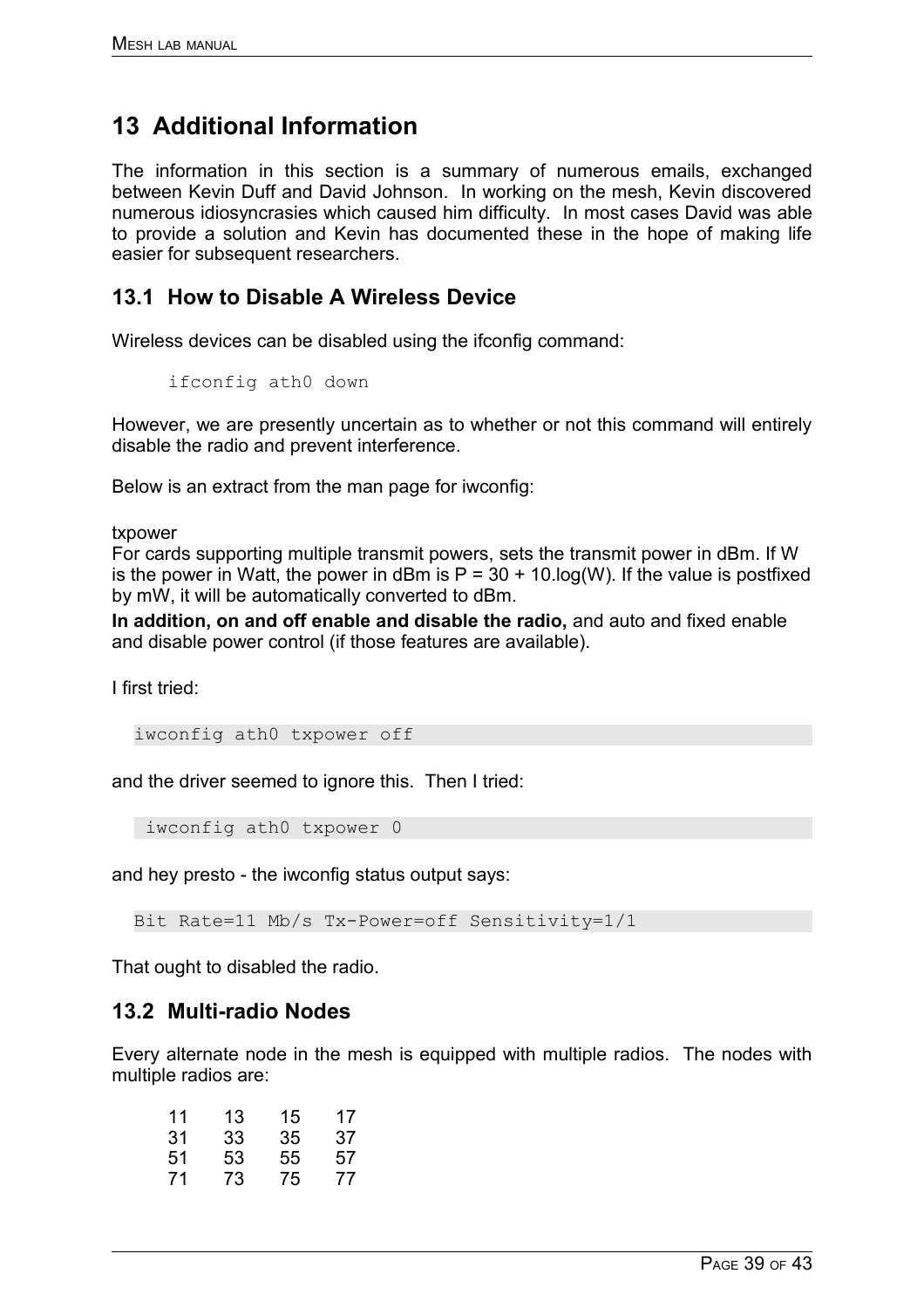Each of these nodes has three 802.11 wireless cards installed. However, at the time of writing only one card in each node was connected to an external antenna; the remaining two cards have no antennae connected.

### **13.2.1 Hardware Differences between Multi-radio and Single-radio Nodes**

The single-radio nodes are all equipped with Wistron CM9 mini PCI Wireless cards. The CM9s are installed on single-slot mini PCI adapters.

The Wistron CM9 is an 802.11a/b/g Dualband mPCI card, using the Atheros 5004 chipset with the 5213 as main chip.

In the case of multi-radio nodes, Routerboard 14 mini PCI adapters are used, which have 4 mini PCI slots to accept up to 4 wireless cards. Three wireless cards are installed, they are MicroTik R52 mini PCI wireless cards.

The MikroTik R52 is a wireless 802.11a/b/g miniPCI card for multiband high speed applications, and uses the Atheros AR5414 chipset

There there is a compatibility problem between the CM9 cards and the Routerboard 14 when the MadWiFi driver is used, thus CM9 cards cannot be used on multi-radio nodes.

## **13.3 MadWiFi Version & Packet Size Problem**

MadWifi is short for *Multiband Atheros Driver for Wireless Fidelity*. In other words: it is a Linux kernel device driver for Atheros-based Wireless LAN devices.

The following problem was experienced under the ubuntu\_dapper installation:

*I did some diagnostics using ping. For some reason, I can't ping with packet sizes larger than 196 bytes:*

[root@mesh25](https://mail.ru.ac.za/horde/imp/message.php?mailbox=**search_9amt2n0882048ko4ww8o8&index=5216&thismailbox=INBOX#):~# ping -s 195 172.30.1.26 PING 172.30.1.26 (172.30.1.26) 195(223) bytes of data. 203 bytes from 172.30.1.26: icmp\_seq=1 ttl=64 time=1.09

ms...

*Whereas, if I use a larger packet size ping just sits and sits, doing nothing:*

[root@mesh25](https://mail.ru.ac.za/horde/imp/message.php?mailbox=**search_9amt2n0882048ko4ww8o8&index=5216&thismailbox=INBOX#):~# ping -s 197 172.30.1.26

PING 172.30.1.26 (172.30.1.26) 197(225) bytes of data. <nothing...>

The problem was resolved by upgrading the MadWiFi drivers in to the latest version  $(madwifi - 0.9.4)$ .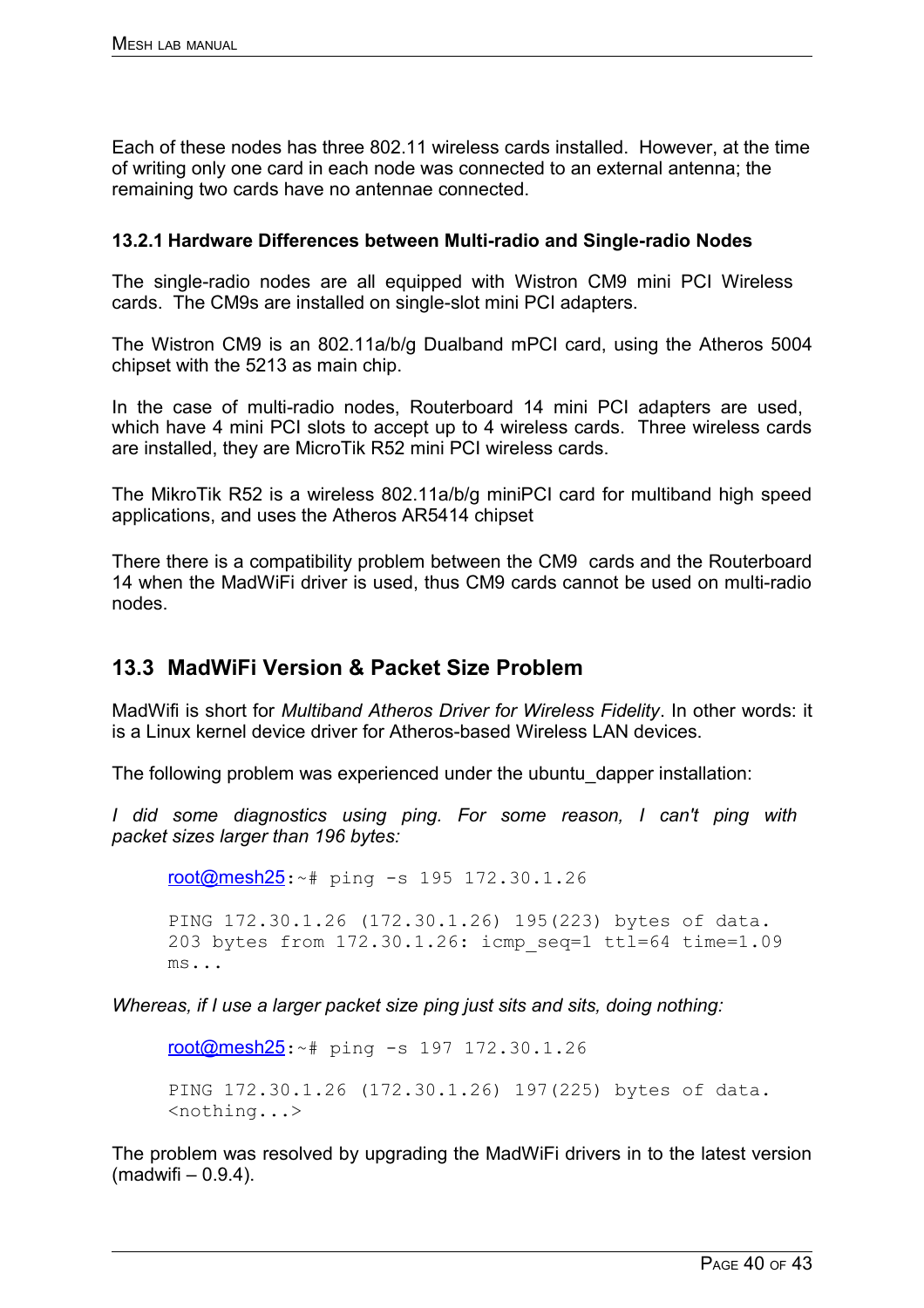# **14 Layout of File System**

This chapter describes the layout of important parts of the file system on the mesh server, meshy.dhcp.meraka.csir.co.za.

Important directories are listed in the table below.

| <b>Directory</b>           | <b>Contains</b>                                                                                             |
|----------------------------|-------------------------------------------------------------------------------------------------------------|
| /home/djohnson/bin         | Script files for controlling the mesh                                                                       |
| /export/ubuntu-hardy       | Ubuntu hardy LTS release to 2012                                                                            |
| /export/ubuntu-hardy-click | Ubuntu hardy adapted for the click<br>system                                                                |
| /export/linux-hardcore     | Linux hardcore filesystem                                                                                   |
| /export/freebsd-6-stable   | FreeBSD 6 stable                                                                                            |
| /var/lib/tftpboot          | PXE and Netbooting Files  see each<br>directory boot1, boot2  for individual<br>operating system boot files |
| /etc/dhcp3                 | Contains all the important dhop settings<br>for booting LTSP nodes                                          |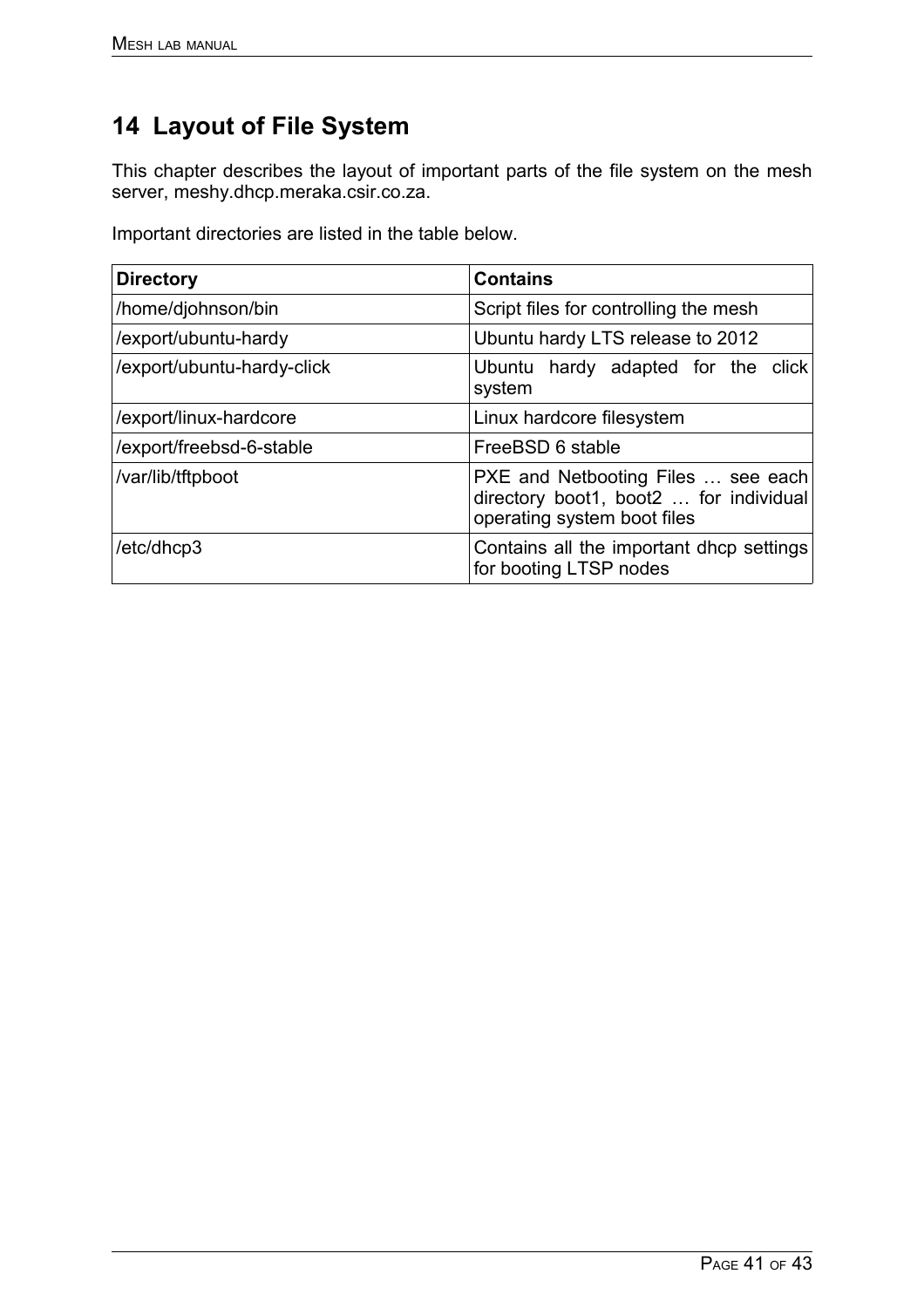### **Appendix A: How to re-enable the FreeBSD mesh server**

The FreeBSD server was the original server used for the mesh lab and has served the lab well since 2005 when the mesh lab was first used. However it was decided that due to many users only having a good command of Linux and due to the fact chroot from FreeBSD into a linux host operating system was not working, a Linux server would be used instead. Most of the services on the FreeBSD mesh server (meshy.dhcp) were thus disabled in order for the Linux server (meshlab.dhcp) to take over this role.

If in the future the FreeBSD server needs to be recommissioned all these services can be re-enabled as follows

Login to the FreeBSD mesh server (meshy.dhcp)

ssh meshy.dhcp

#### Become root on the machine

su

### Edit the rc.conf file

vi /etc/rc.conf

Change the following lines

```
nfs server enable="YES"
rpcbind_enable="YES"
dhcp_enable="YES"
rpc_lockd_enable="YES"
rpc_statd_enable="YES"
inetd_enable="YES"
```
### reboot the machine

reboot

Now disable the mesh side interface of the Linux server (meshlab.dhcp)

```
ssh meshlab.dhcp 
sudo ifconfig eth1 down
```
If this is a permanent change then make sure the interface doesn't come back up on reboot